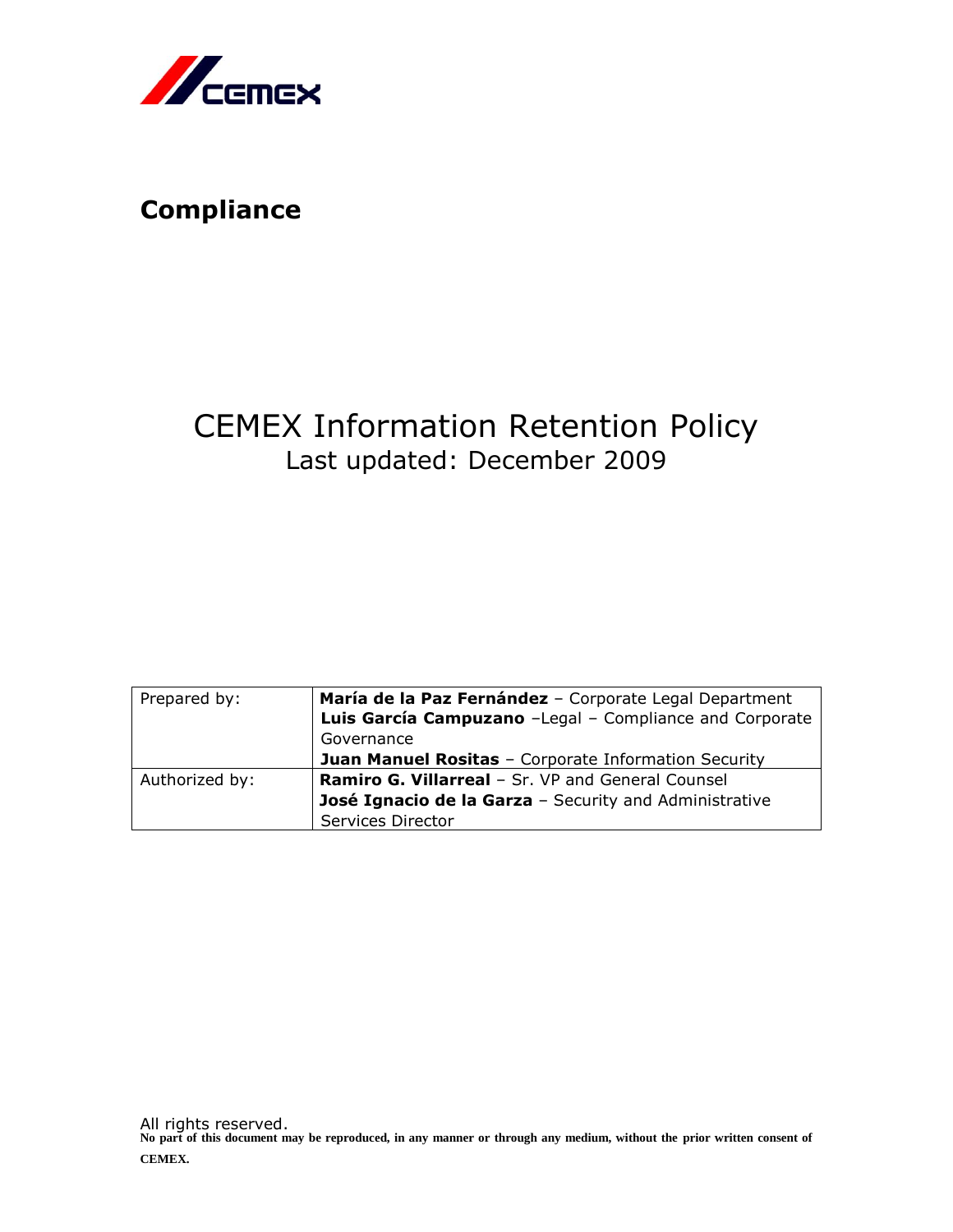

#### **TABLE OF CONTENTS**

| 1.                                                                           |  |
|------------------------------------------------------------------------------|--|
|                                                                              |  |
|                                                                              |  |
|                                                                              |  |
|                                                                              |  |
| 1.3.2 Business Unit Leader - Country President / Director  4                 |  |
| 1.3.3 Business Unit Delegate for Retention Compliance  4                     |  |
|                                                                              |  |
|                                                                              |  |
|                                                                              |  |
| 1.3.7 Third Parties, Service Providers, Consultants and other Non-           |  |
|                                                                              |  |
|                                                                              |  |
|                                                                              |  |
|                                                                              |  |
|                                                                              |  |
|                                                                              |  |
| 3.1 Information legally required to be retained for a certain period of time |  |
|                                                                              |  |
| 3.2 Information required for business operation and projects 6               |  |
| 3.3 Incidental or other information generated in the course of business 6    |  |
|                                                                              |  |
|                                                                              |  |
|                                                                              |  |
|                                                                              |  |
|                                                                              |  |
|                                                                              |  |
|                                                                              |  |
|                                                                              |  |
|                                                                              |  |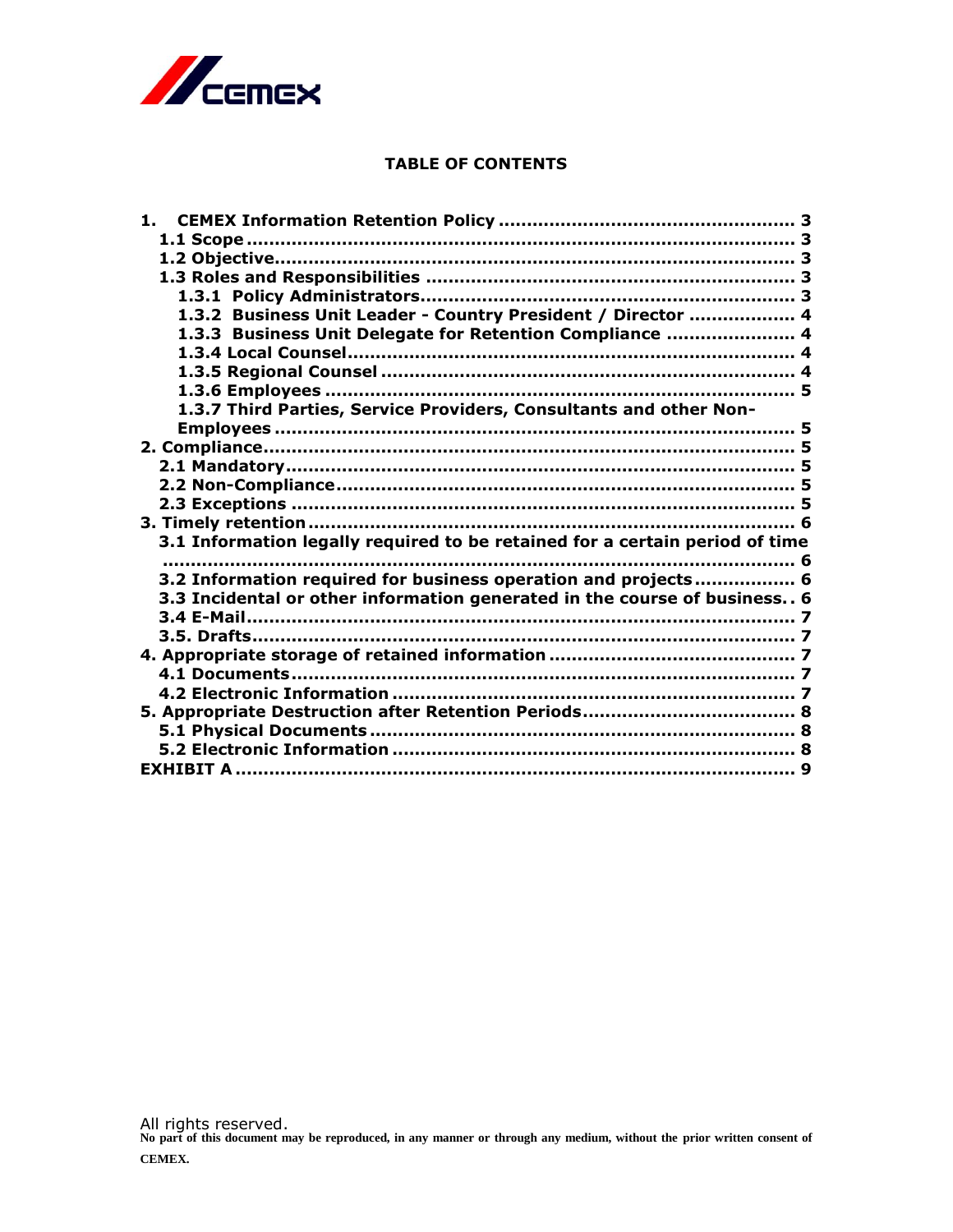

#### <span id="page-2-0"></span>**1. CEMEX Information Retention Policy**

Proper handling of information is essential to CEMEX. On the one hand, certain documents and information must be retained for specified periods under applicable laws. On the other hand, outdated, unnecessary and irrelevant documents and information must be periodically discarded, since retaining them indefinitely is costly, burdensome, reduces productivity and efficiency, and increases legal and operational risks.

This Policy is designed to specify the retention periods for several types of information, while ensuring that non-essential information is periodically discarded.

Information can be divided into four broad categories:

- (1) Information legally required to be retained for prescribed periods of time, as shown on Exhibit A.
- (2) Information required for business operations and projects.
- (3) Incidental or other information generated in the course of business.
- (4) Personal or non-business related information.

#### <span id="page-2-1"></span>**1.1 Scope**

This Policy is applicable to all CEMEX regions, countries, and affiliated companies and all their employees.

This policy does not apply to personal or non-business related documents or personal information. Personal or non-business related documents or information may not be stored in media specifically designated for institutional retention and storage.

#### <span id="page-2-2"></span>**1.2 Objective**

Establish guidelines to retain and discard documents and information in an effective and consistent manner.

#### <span id="page-2-4"></span><span id="page-2-3"></span>**1.3 Roles and Responsibilities**

#### **1.3.1 Policy Administrators**

This Policy shall be administered by one representative from the Central Information Security Department and one representative from the Central Legal Department. The Policy Administrators shall be responsible for:

- Updating this Policy when and as required.
- Communicating changes, exceptions, and other matters affecting this Policy.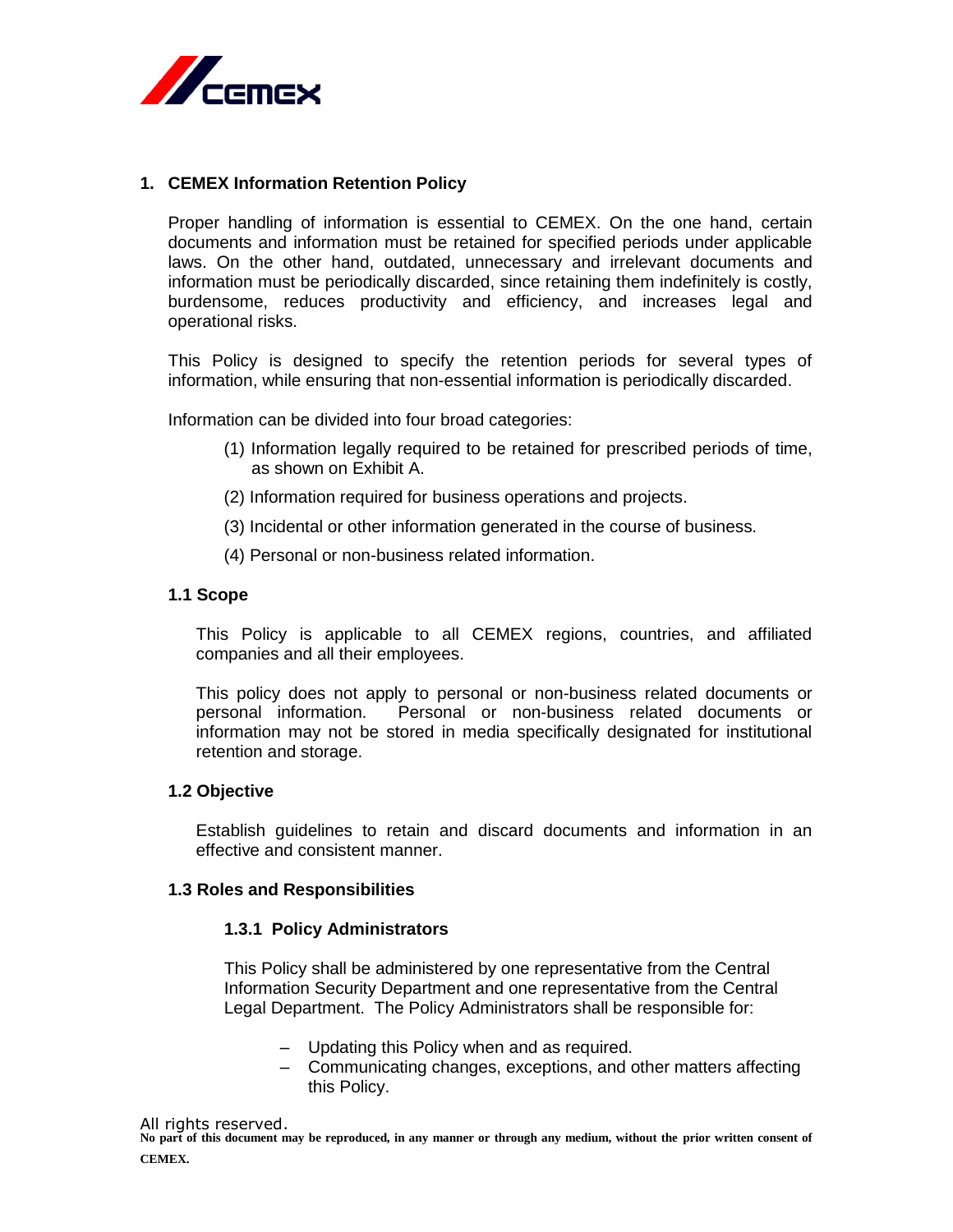

- Coordinating global awareness and training campaigns.
- Channeling questions and comments to the appropriate parties.
- Coordinating audits and other efforts to verify compliance and evaluate policy effectiveness.
- Reporting of statistics and other relevant information to the company's senior management.

## <span id="page-3-0"></span>**1.3.2 Business Unit Leader - Country President / Director**

The head of each business unit (including country presidents or directors) shall be responsible for informing the corresponding Executive Vice-President or Regional President about the level of compliance of this policy in his/her business unit.

## <span id="page-3-1"></span>**1.3.3 Business Unit Delegate for Retention Compliance**

The head of each business unit (including country presidents or directors) shall appoint and support a single individual (the "BU Delegate") to implement and oversee local compliance with this Policy, no later than 30 days after this Policy becomes effective or a vacancy occurs. In the case of the company's corporate headquarters, the Policy Administrators shall jointly act as BU Delegates. In the case of Neoris, its General Counsel shall act as BU Delegate.

The BU Delegate shall have implementation and oversight responsibility for this Policy. The BU Delegate shall also be responsible for (a) educating management about this Policy; (b) answering questions regarding Policy compliance (c) coordinating with the local legal department on questions of information retention; (d) promoting and monitoring compliance, and (e) informing the corresponding Country Director/President or business unit leader about compliance with this Policy.

## <span id="page-3-2"></span>**1.3.4 Local Counsel**

Local counsel must continuously review any local law that could affect Exhibit A, and inform regional counsel and the Policy Administrators in order to update this Policy. Local counsel must support BU Delegates on the education and training of employees in connection with this policy.

## <span id="page-3-3"></span>**1.3.5 Regional Counsel**

Regional counsel are responsible for supporting local counsel and notifying the Policy Administrators of any required update to Exhibit A or any other part of this Policy.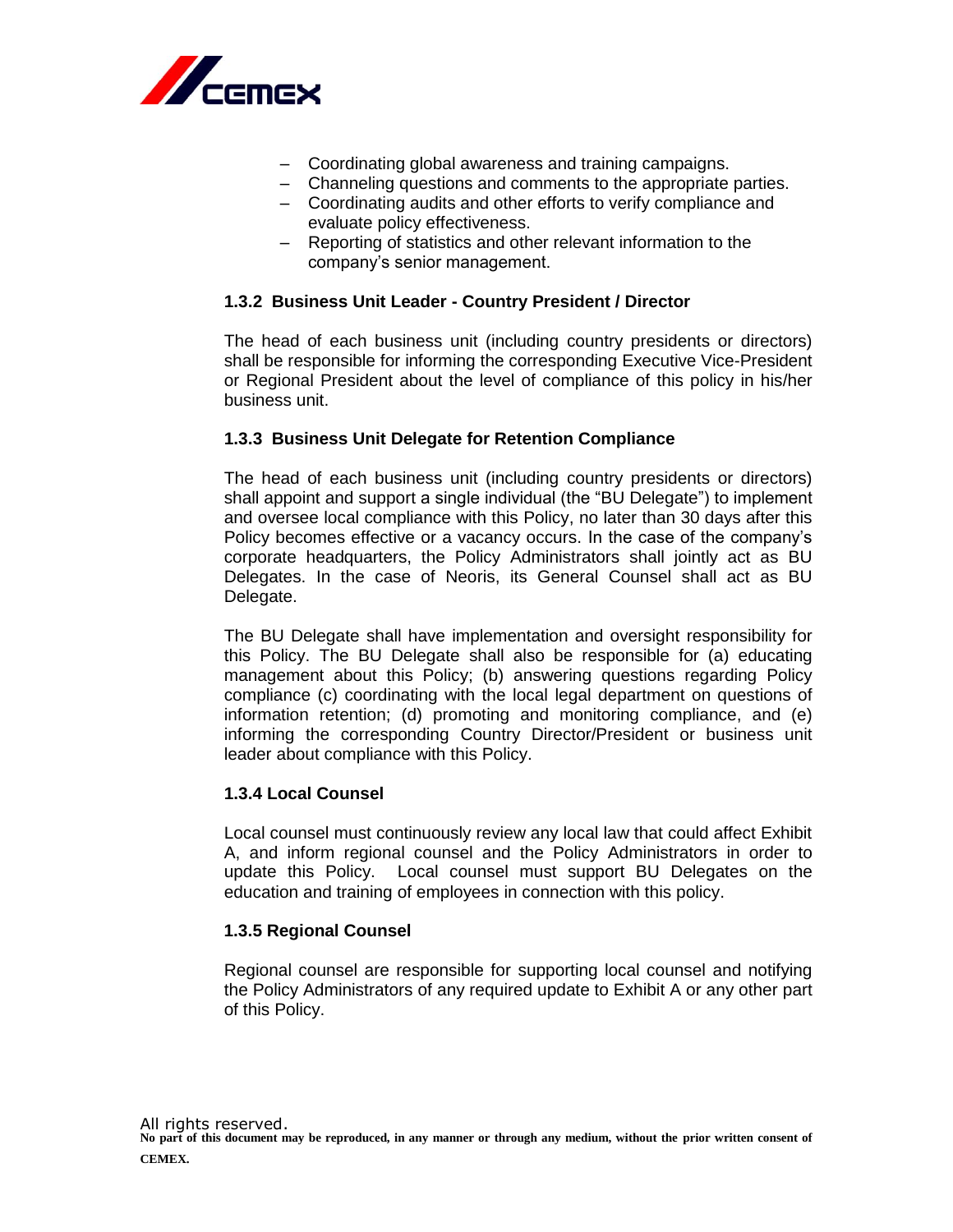

#### <span id="page-4-0"></span>**1.3.6 Employees**

All employees must comply with this Policy. All questions regarding compliance with this policy should be addressed directly to the corresponding BU Delegate or submitted through ETHOS Line.

## <span id="page-4-1"></span>**1.3.7 Third Parties, Service Providers, Consultants and other Non-Employees**

Third parties, service providers, consultants and any other persons with access to CEMEX's computers, networks, information technology systems or components are subject to this Policy, whether or not they are directly employed by CEMEX. Adherence to this Policy is a condition of access and use. BU Delegates shall ensure that the contents of this policy are made known to any such persons.

#### <span id="page-4-2"></span>**2. Compliance**

#### <span id="page-4-3"></span>**2.1 Mandatory**

Compliance with this Policy is mandatory. Each person affiliated with CEMEX shall understand his/her role and responsibilities regarding this policy.

#### <span id="page-4-4"></span>**2.2 Non-Compliance**

Failure to comply with this Policy may result in disciplinary action and/or prosecution, depending on the nature and severity of the violation or noncompliance.

Any violation of this Policy must be reported immediately to the corresponding BU Delegate. A report may also be submitted through ETHOS Line.

BU Delegates must immediately evaluate any reported violation and, if required, report it through ETHOS Line and/or local or regional counsel

#### <span id="page-4-5"></span>**2.3 Exceptions**

If CEMEX receives notice of an actual or potential lawsuit or other official proceeding or investigation, or receives a subpoena for documents or information, regional or central legal departments will identify documents and information to be retained, as well as the persons affected by the exception. The regional or central legal department will communicate the exception to this policy to the affected persons. Any exception pursuant to this section 2.3 shall remain in place until expressly revoked by the corresponding legal department. An official proceeding includes, among others, any proceeding before a judge, a court or a government agency. THIS EXCEPTION OVERRIDES ALL OTHER PROVISIONS OF THIS POLICY.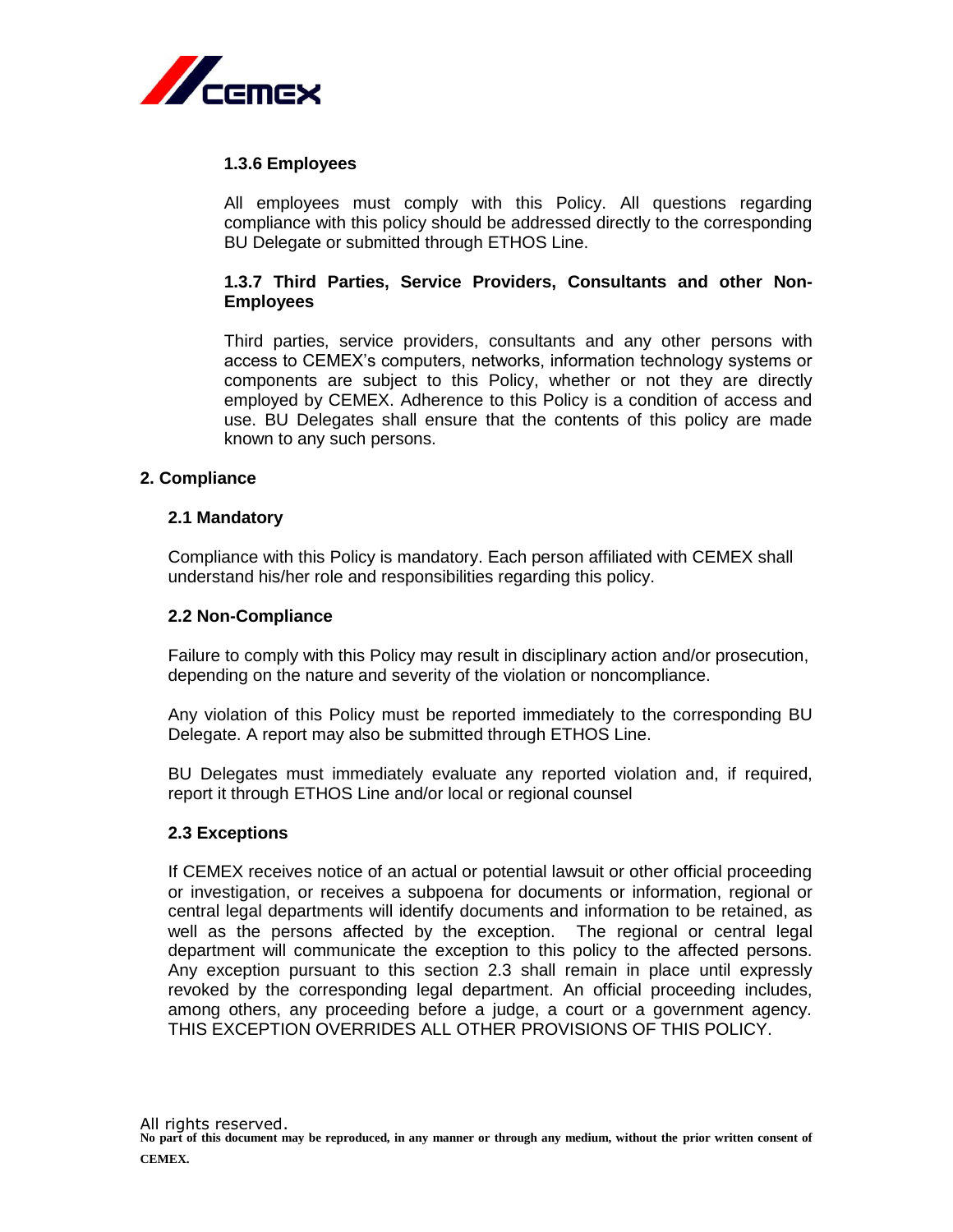

## <span id="page-5-1"></span><span id="page-5-0"></span>**3. Timely retention**

#### **3.1 Information legally required to be retained for a certain period of time**

**3.1.1** Documents and information shall be retained according to applicable country legal requirements. Exhibit A contains guidelines reviewed by local counsel, and is intended to show the most common type of documents that must be retained for prescribed periods under local laws.

**3.1.2** Documents and information retained pursuant to local law must be discarded after the applicable retention periods.

**3.1.3** Under no circumstances may retention periods be shorter than the applicable periods set forth in Exhibit A.

#### <span id="page-5-2"></span>**3.2 Information required for business operation and projects**

**3.2.1** Documents and information shall be retained according to business operation and project requirements. Information and documents retained under this section must be strictly necessary to complete a project or carry out business operations, such as relevant drafts during negotiations, key reference materials, and statistical information. For example, this type of information may be produced in the context of an internally generated initiative that does not involve any third-party participation, with specific objectives, capital expenditure requirements, and a specific time frame for implementation. BU Delegates, in consultation with the Information Security Committee, may issue additional guidelines from time to time in connection with information and documents under this section 3.2.

**3.2.2** Business operation and project requirements have a defined retention period, authorized by the corresponding BU Delegate. Retention periods may not be longer than five years, unless otherwise required by the terms of the document or authorized in writing by the corresponding BU Delegate.

**3.2.3** Business operation and project information must be reviewed every twelve months, to identify information that is no longer subject to retention and must be discarded.

#### <span id="page-5-3"></span>**3.3 Incidental or other information generated in the course of business**

All information generated in the course of the company's business activities that is not required to be retained in accordance with sections 3.1 and 3.2 of this Policy must be safely destroyed or discarded as soon as practicable, but in any event within 30 days.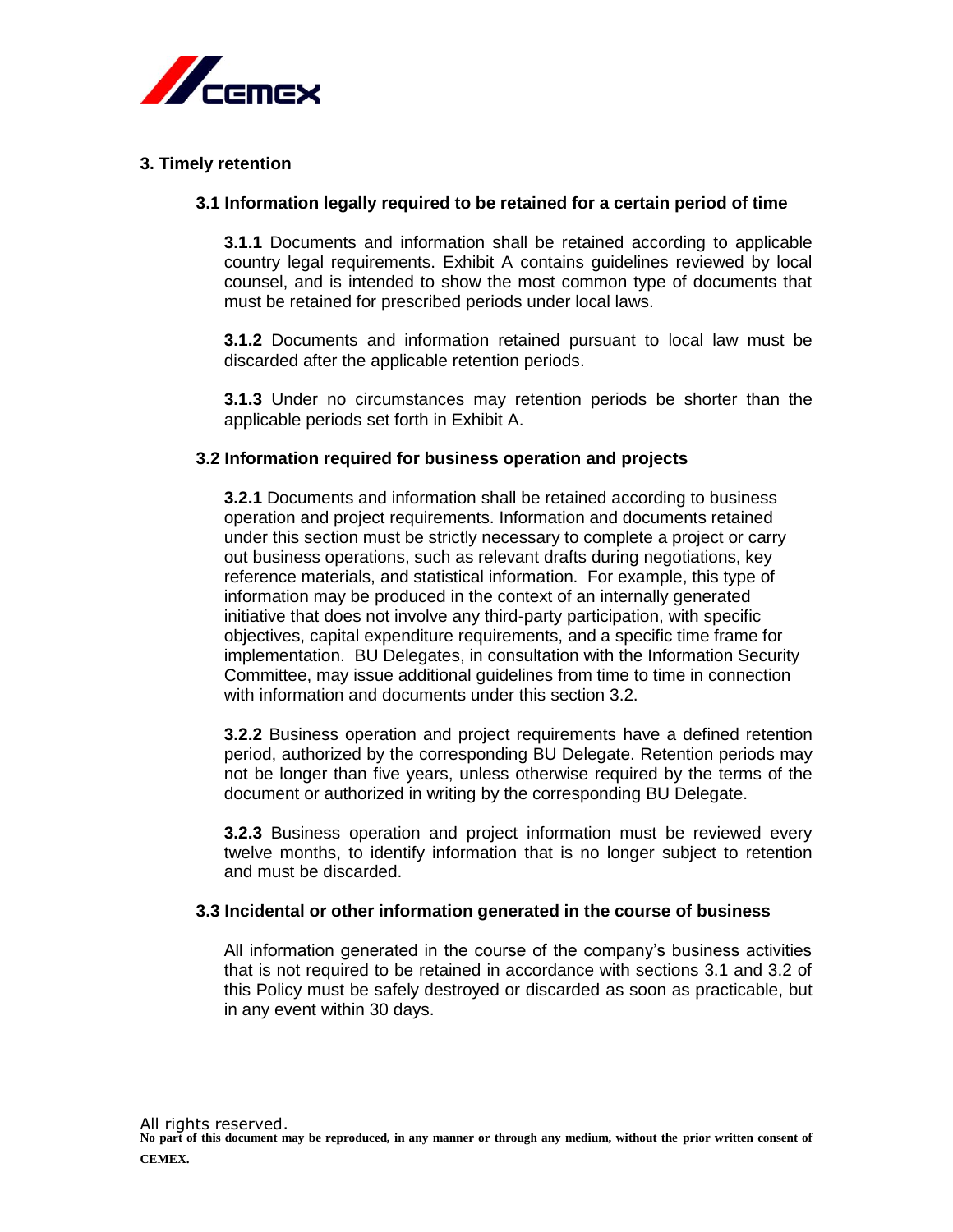

## <span id="page-6-0"></span>**3.4 E-Mail**

**3.4.1** Users may not retain e-mails for more than 30 days, with the exception of e-mails required to be retained in accordance with sections 3.1.and 3.2 of this Policy. Prior to performing any long term storage or back-up, users must purge all non-compliant e-mail records.

**3.4.2** Institutional e-mail storage hardware and procedures may not retain emails for longer than 60 days, unless required to be retained in accordance with sections 2.3, 3.1, or 3.2 of this Policy.

#### <span id="page-6-1"></span>**3.5. Drafts**

Drafts and preliminary versions of documents and electronic information, superseded work papers, and other transitory information, shall be retained or discarded in the same manner as all other documents and information under this Policy. Local and regional legal departments may establish additional requirements or guidelines for the treatment of these types of documents and information.

#### <span id="page-6-3"></span><span id="page-6-2"></span>**4. Appropriate storage of retained information**

#### **4.1 Documents**

Each business unit is responsible for adopting appropriate procedures for handling retained documents to ensure that they are properly safeguarded.

## <span id="page-6-4"></span>**4.2 Electronic Information**

**4.2.1** Electronic information may exist in a number of different locations such as computers, external disks, file servers, and e-mail servers. CEMEX's Information Security Committee may issue guidelines and requirements on acceptable media for storage and retention of electronic information.

**4.2.2** Data Center owners are responsible for adopting appropriate procedures for handling retained electronic documents, including e-mails, to ensure that they are properly safeguarded.

**4.2.3** Data Center is the unique entity in CEMEX authorized to store electronic information outside CEMEX facilities for disaster recovery purposes.

**4.2.4** Unless otherwise required under local law or company policy, users are responsible for adopting appropriate procedures for handling retained electronic documents, including e-mails, to ensure that they are properly safeguarded.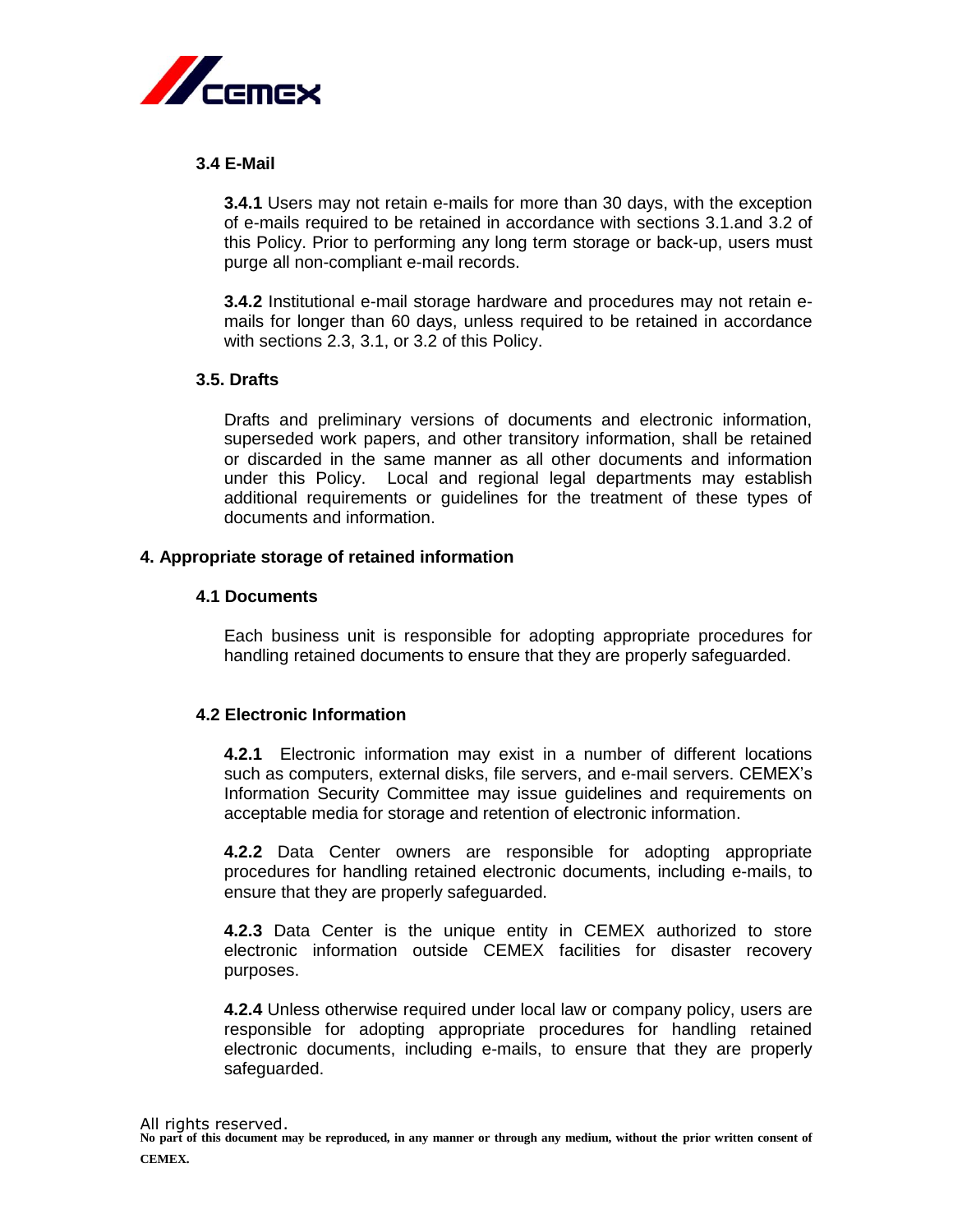

**4.2.5** Any media storing retained documents must be kept inside CEMEX facilities and protected using reasonable safeguards. Employees may not keep additional back-ups or retain any company documents or information outside CEMEX facilities.

**4.2.6** Prior to performing any long term storage or back-up, users must purge all non-compliant electronic information, including e-mails.

#### <span id="page-7-1"></span><span id="page-7-0"></span>**5. Appropriate Destruction after Retention Periods**

#### **5.1 Physical Documents**

Each business unit is responsible for adopting appropriate procedures for handling wastepaper, to ensure that it is securely handled after it leaves company premises, and that confidential papers are shredded or otherwise safely and completely destroyed.

#### <span id="page-7-2"></span>**5.2 Electronic Information**

Electronic information, including e-mails that are not longer required to be retained, must be purged using appropriate techniques to guarantee that the data cannot be reconstructed from the storage media on which it resided.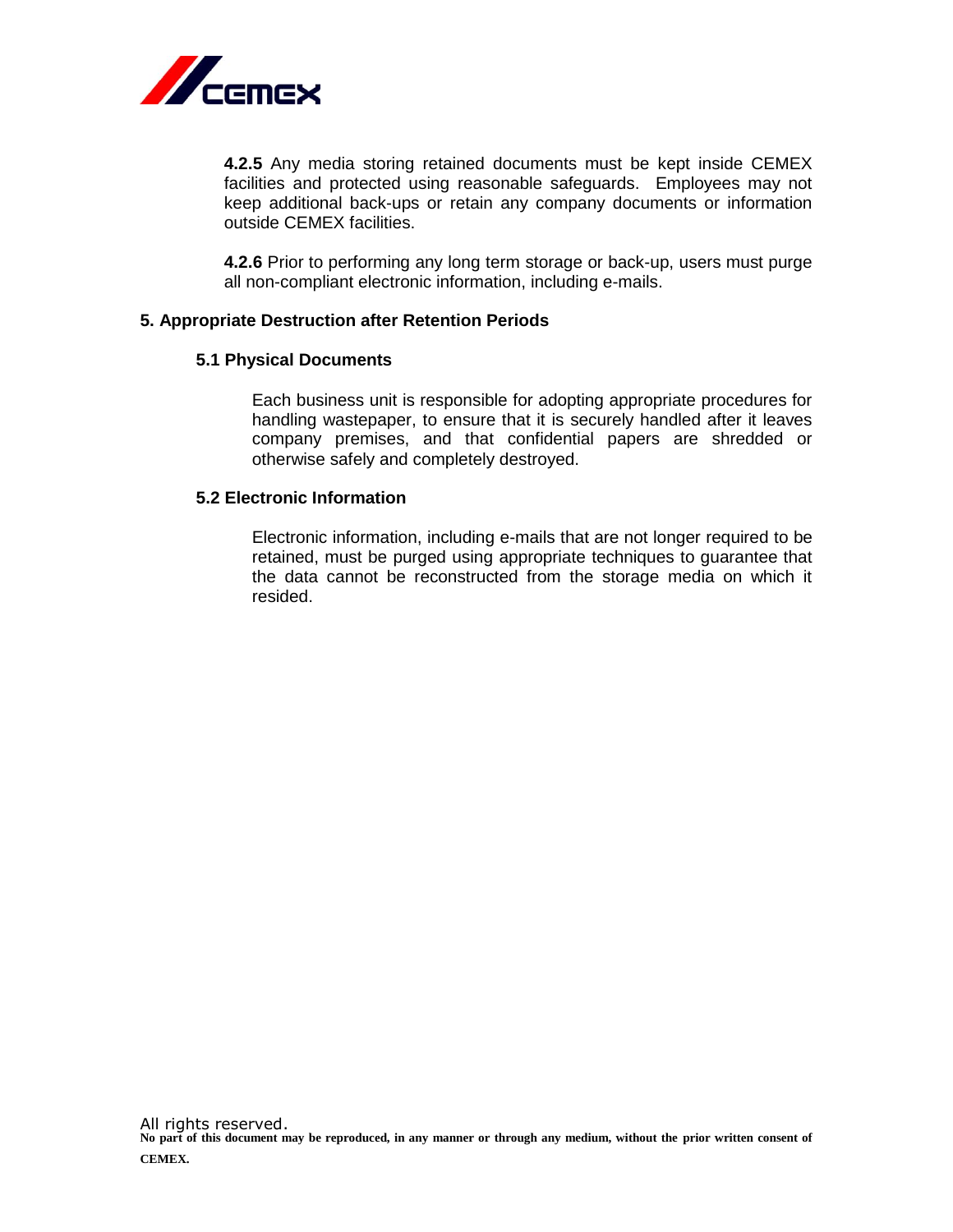

## **EXHIBIT A**

<span id="page-8-0"></span>The information below is intended as a guide and summarizes the most common required retention periods.

Categories of information and retention periods vary by country.

If a document or electronic information is required to be retained under any local law but is not included in Exhibit A, it must nevertheless be retained in compliance with local law.

## **RECORD RETENTION SCHEDULE**

PART ONE: Documents to be routinely and promptly destroyed

The following documents should be routinely and promptly destroyed by all persons who possess them:

• Drafts of Board Minutes, proposed agendas and resolutions after they are incorporated into approved minutes

#### PART TWO: Documents to be retained and then destroyed

Please refer to attached document "Documents to be retained and then destroyed"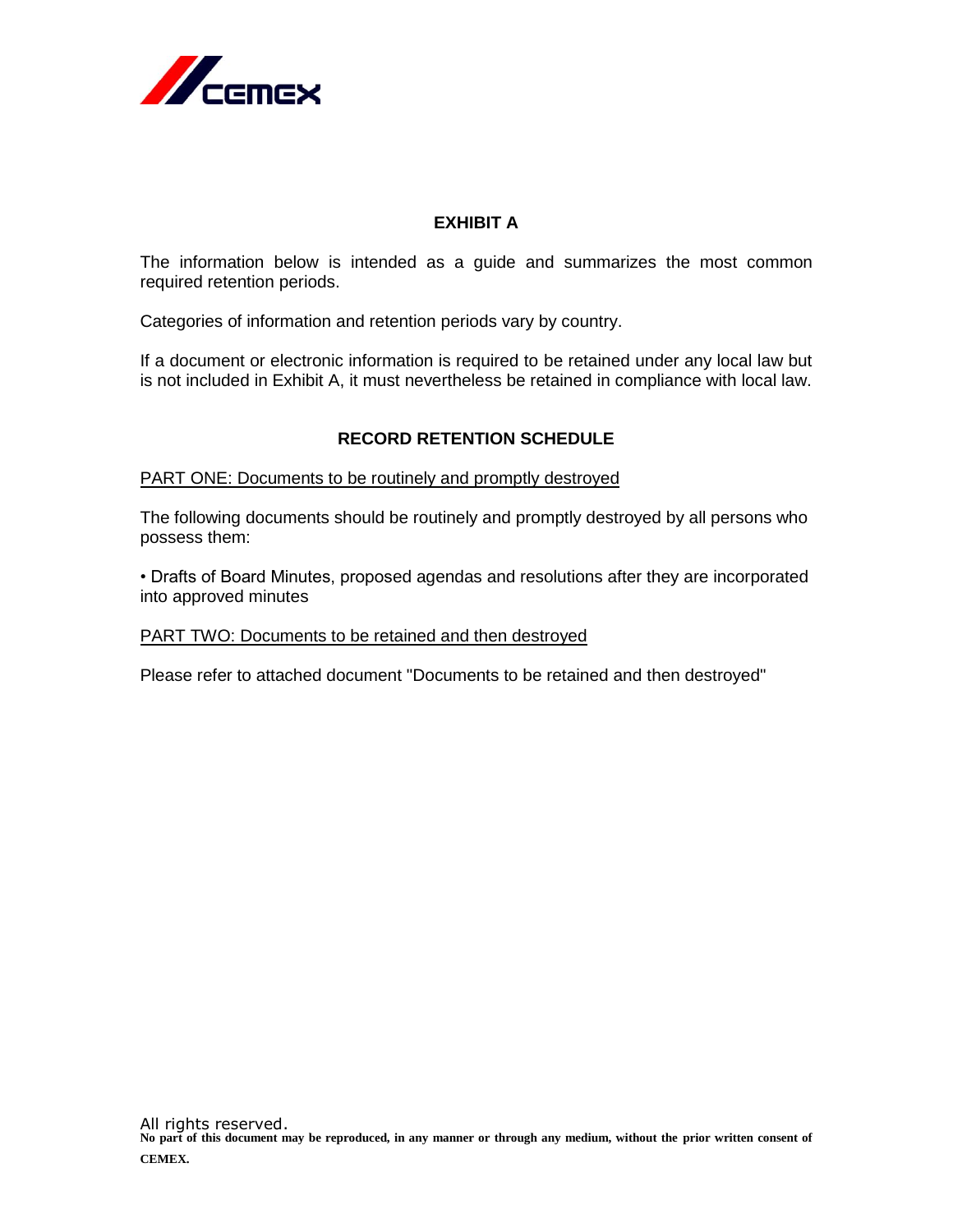

## **INFORMATION RETENTION SCHEDULE PART TWO**

## **DOCUMENTS TO BE RETAINED AND THEN DESTROYED**

*General Note for Germany: Notwithstanding anything to the contrary herein, all documents that qualify as commercial or business correspondence or are otherwise relevant for taxation shall be retained for ten years.*

| <b>TYPE OF RECORD</b>                                                              | <b>RETENTION PERIOD</b>                                                                                                                                                                                                         |  |
|------------------------------------------------------------------------------------|---------------------------------------------------------------------------------------------------------------------------------------------------------------------------------------------------------------------------------|--|
| <b>COMMUNICATIONS</b>                                                              |                                                                                                                                                                                                                                 |  |
| Advertising Material (media schedules,<br>production materials, tear sheets, etc.) | Five (5) years<br>Exceptions:<br>1. Colombia - Ten (10) years<br>2. Spain - Six (6) years<br>3. Croatia – three $(3)$ to five $(5)$ years                                                                                       |  |
| <b>Annual Reports</b>                                                              | Permanent<br>1. Croatia- ten (10) years<br>2. Latvia - [4]                                                                                                                                                                      |  |
| <b>Mailing Lists</b>                                                               | Indefinite (review and update annually)                                                                                                                                                                                         |  |
| <b>News Releases</b>                                                               | Permanent                                                                                                                                                                                                                       |  |
| <b>Product Literature and Surveys</b>                                              | Five (5) years from when no longer current<br>Exceptions:<br>1. Colombia - Ten (10) years<br>2. Spain $-$ Six (6) years<br>3. Holland - Seven (7) years<br>4. Croatia- two (2) to five (5) years<br>5. France – Life of product |  |
| <b>Promotional Material</b>                                                        | Five (5) years from when no longer current<br>Exceptions:<br>1. Colombia - Ten (10) years<br>2. Spain $-$ Six (6) years<br>3. Holland - Seven (7) years<br>4. France - Seventy (70) years if<br>copyrighted material            |  |
| <b>CONTRACTS</b>                                                                   |                                                                                                                                                                                                                                 |  |
| Agreements                                                                         | Ten (10) years after expiration                                                                                                                                                                                                 |  |
| Memoranda of Understanding, Letters of                                             | Ten (10) years after expiration                                                                                                                                                                                                 |  |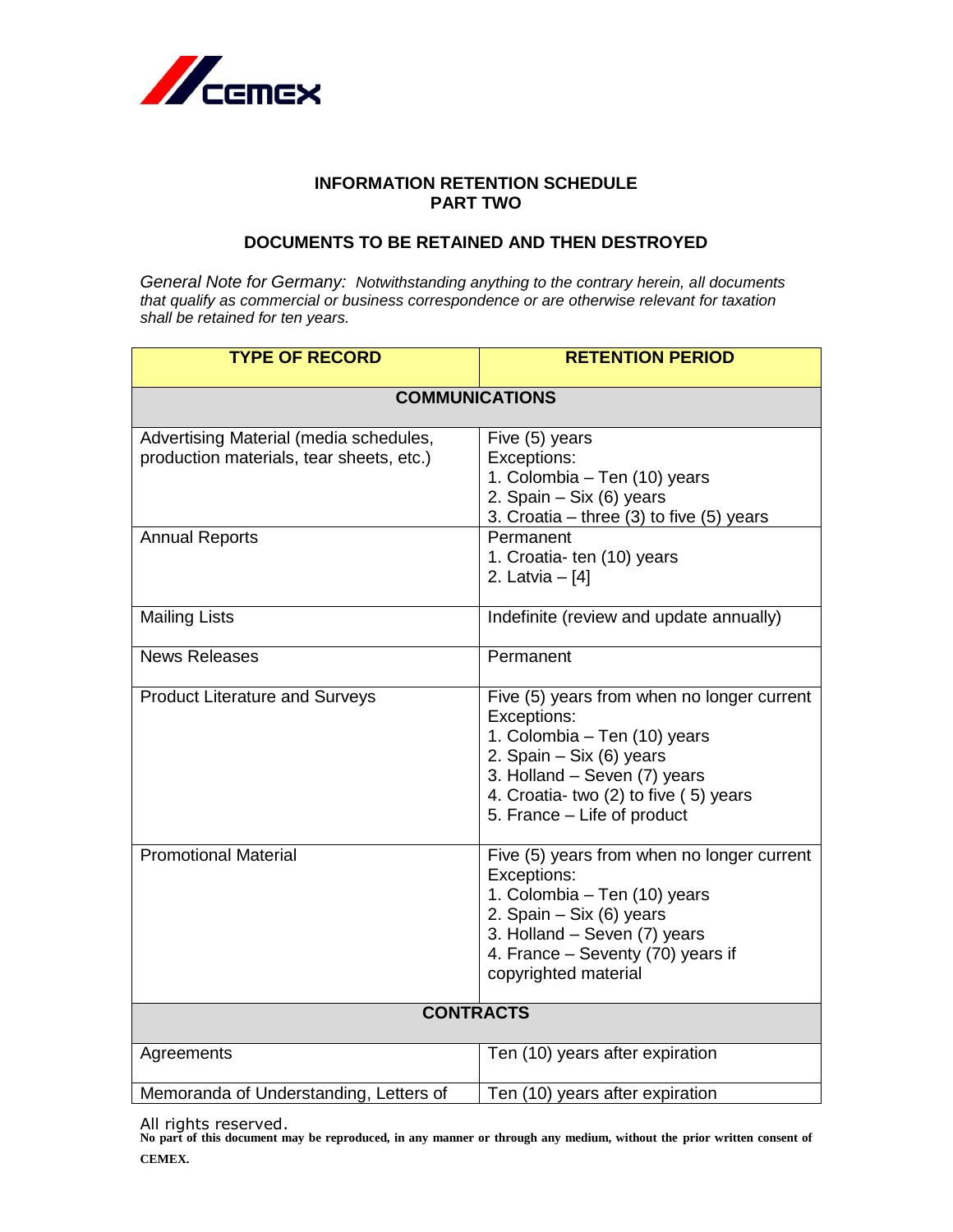

| <b>TYPE OF RECORD</b>                                                                                                                                  | <b>RETENTION PERIOD</b>                                                                                                                                                                                                                                                                                                                                                                                                                                                                                                                                                                                                                                                                                                                                |
|--------------------------------------------------------------------------------------------------------------------------------------------------------|--------------------------------------------------------------------------------------------------------------------------------------------------------------------------------------------------------------------------------------------------------------------------------------------------------------------------------------------------------------------------------------------------------------------------------------------------------------------------------------------------------------------------------------------------------------------------------------------------------------------------------------------------------------------------------------------------------------------------------------------------------|
| Intent<br>Disputes arising out of contracts                                                                                                            | Exceptions:<br>1. Puerto Rico – Fifteen (15) years after<br>expiration<br>2. Spain - Fifteen (15) years after<br>expiration<br>3. Egypt - Fifteen (15) years after<br>expiration<br>4. France - Thirty (30) years if real estate<br>assigment only<br>5. Latvia - [3]<br>Ten (10) years after final payment of<br>contract<br>unless specified in contract; or ten (10)<br>years<br>after settlement of the dispute, unless<br>specified<br>in the settlement agreement<br>Exceptions:<br>1. Puerto Rico – Fifteen (15) years after<br>final payment of contract<br>2. Croatia – in civil procedure five $(5)$<br>years<br>- in criminal proceeding<br>permanent<br>3. France – Thirty (30) years if real estate<br>assignment only<br>4. Latvia – [3] |
| <b>ENGINEERING</b>                                                                                                                                     |                                                                                                                                                                                                                                                                                                                                                                                                                                                                                                                                                                                                                                                                                                                                                        |
| Drawing originals or computer aided design<br>source media                                                                                             | Life of product or life of patent, whichever<br>is longer<br>1. Croatia - permanent                                                                                                                                                                                                                                                                                                                                                                                                                                                                                                                                                                                                                                                                    |
| <b>Engineering and Technical Documentation</b><br>(including design notes, research notes,<br>other records showing development history<br>of product) | Life of product or life of patent, whichever<br>is longer<br>Croatia - permanent                                                                                                                                                                                                                                                                                                                                                                                                                                                                                                                                                                                                                                                                       |
| External (third party) test data and reports                                                                                                           | Life of product or life of patent, whichever<br>is longer                                                                                                                                                                                                                                                                                                                                                                                                                                                                                                                                                                                                                                                                                              |
| Internal test data                                                                                                                                     | Three (3) years after final payment of<br>contract<br>Exceptions:<br>1. Colombia – Ten (10) years<br>2. Spain - Six (6) years<br>3. Holland – Seven (7) years                                                                                                                                                                                                                                                                                                                                                                                                                                                                                                                                                                                          |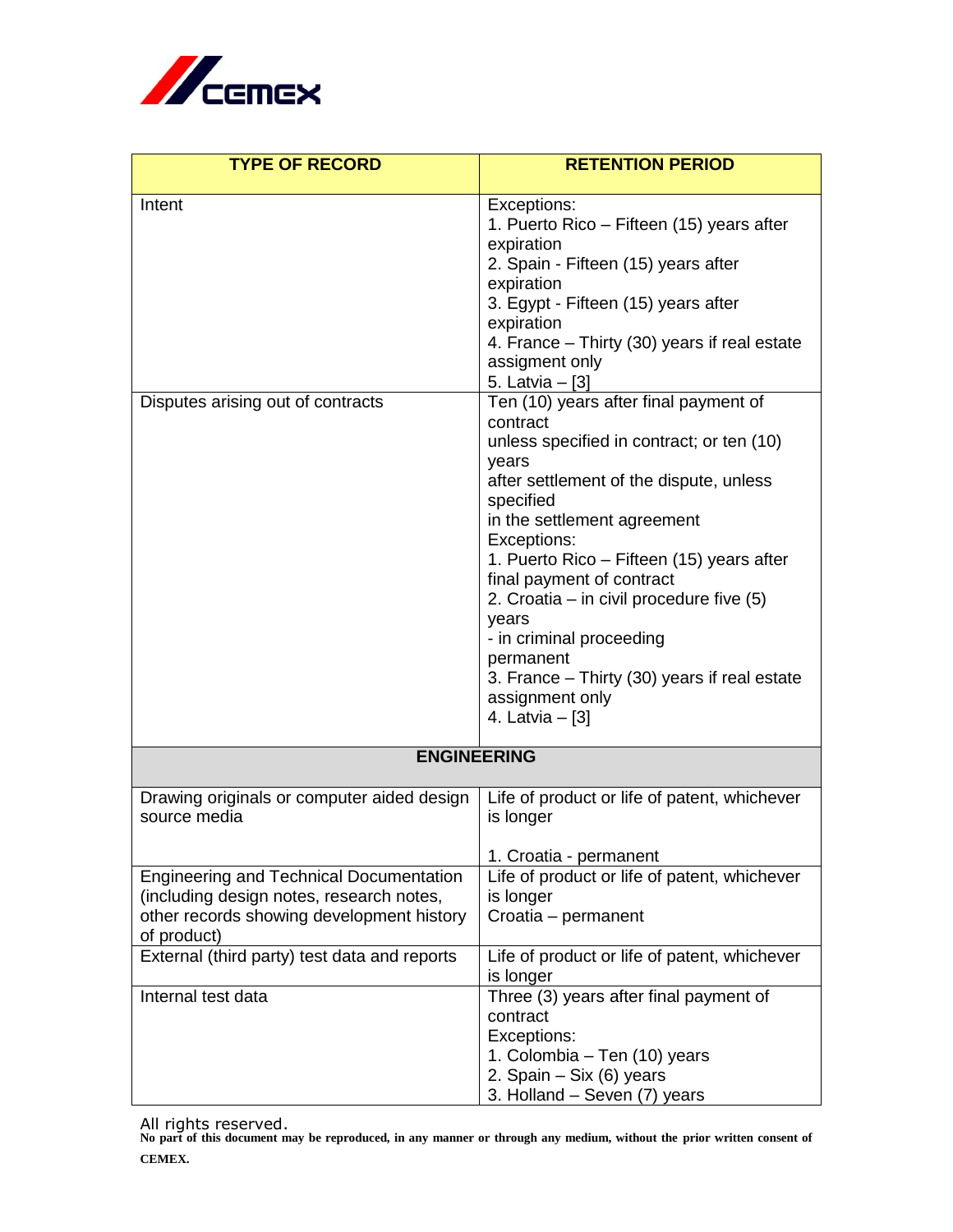

| <b>TYPE OF RECORD</b>                      | <b>RETENTION PERIOD</b>                                     |
|--------------------------------------------|-------------------------------------------------------------|
|                                            | 4. France – Ten (10) years after release of                 |
|                                            | product                                                     |
|                                            | 5. Poland - Ten (10) years                                  |
|                                            | 6. Ireland - Thirteen (13) years after final                |
|                                            | payment of contract                                         |
| Specifications                             | Five (5) years after final payment of                       |
|                                            | contract                                                    |
|                                            | Exceptions:                                                 |
|                                            | 1. Spain - Six (6) years                                    |
|                                            | 2. Holland – Seven (7) years<br>3. France - Ten (10) years  |
|                                            | 4. Germany – Ten (10 years)                                 |
|                                            | 5. Ireland - Thirteen (13) years after final                |
|                                            | payment of contract                                         |
| <b>Technical Proposals Accepted by</b>     | Three (3) years after final payment of                      |
| Customer                                   | contract                                                    |
|                                            | Exceptions:                                                 |
|                                            | 1. Spain - Six (6) years                                    |
|                                            | 2. Swiss - Ten (10) years                                   |
|                                            | 3. France $-$ Ten (10) years<br>4. Germany - Six (6) years  |
|                                            | 5. Poland – Ten (10) years                                  |
|                                            | 6. Ireland - Thirteen (13) years after final                |
|                                            | payment of contract.                                        |
| <b>Technical Proposals Not Accepted by</b> | Three (3) years after submittal                             |
| Customer                                   | Exceptions:                                                 |
|                                            | 1. Panama – Ten (10) years                                  |
|                                            | 2. Colombia – Ten (10) years                                |
|                                            | 3. Spain $-$ Six (6) years<br>4. Swiss - Ten (10) years     |
|                                            | 5. France - Ten (10) years                                  |
|                                            | 6. Germany – Six (6) years                                  |
|                                            | 7. Poland – Ten (10) years                                  |
| Customer approval/acceptance files         | Three (3) years after final payment of                      |
|                                            | contract Exceptions:                                        |
|                                            | 1. Puerto Rico-Fifteen (15) years after                     |
|                                            | final payment of contract                                   |
|                                            | 2. Panama-Ten (10) years after final<br>payment of contract |
|                                            | Colombia-Ten (10) years after final<br>3.                   |
|                                            | payment contract                                            |
|                                            | 4. Spain-Six (6) years                                      |
|                                            | 5. Swiss-Ten (10) years                                     |
|                                            | 6. France - Ten (10) years                                  |
|                                            | 7. Germany - Six (6) years                                  |
|                                            | 8. Poland - Ten (10) years                                  |

All rights reserved. **No part of this document may be reproduced, in any manner or through any medium, without the prior written consent of CEMEX.**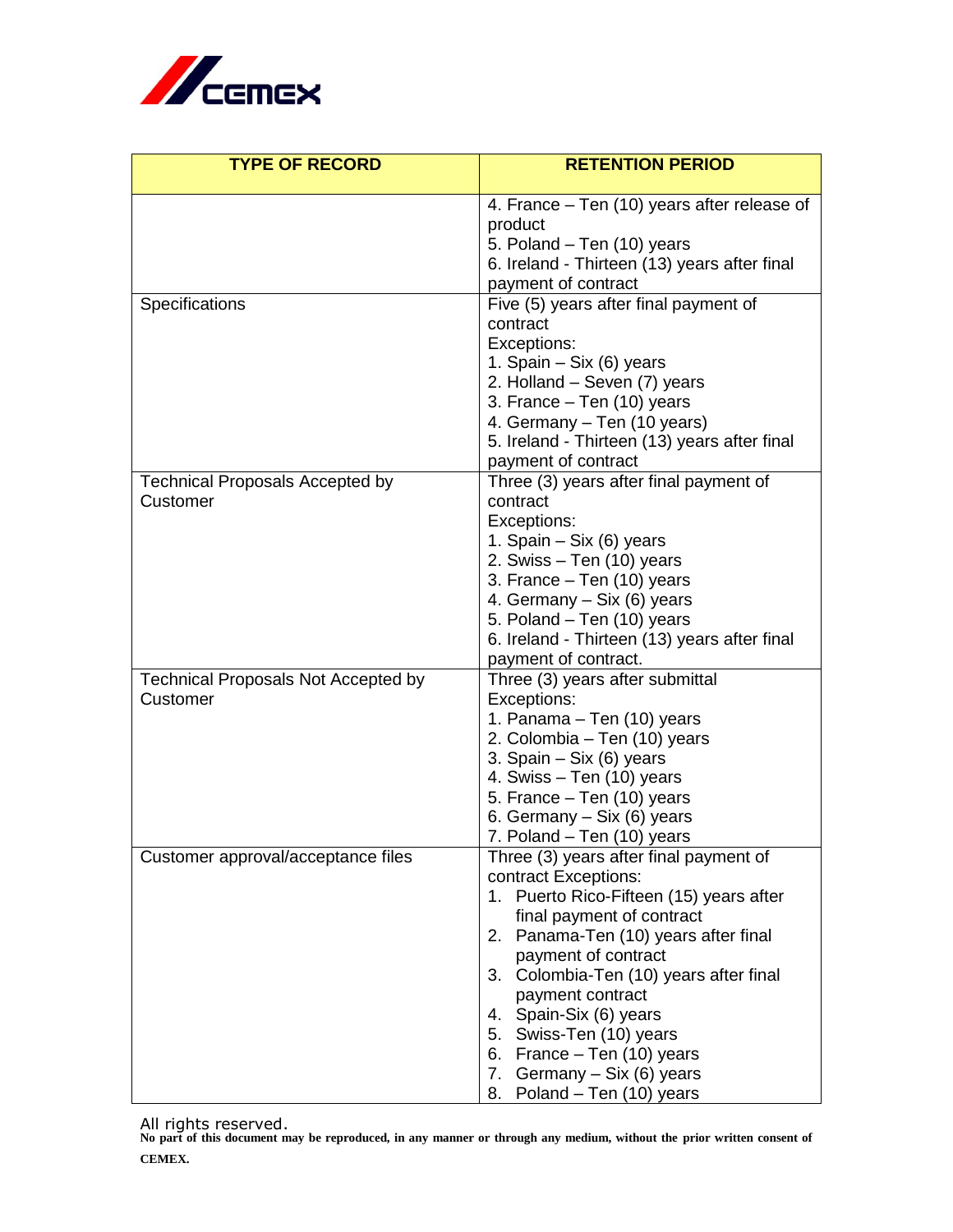

| <b>TYPE OF RECORD</b>            | <b>RETENTION PERIOD</b>                                                                                                                                                                                                                                                                                                                                                                                                                                                                                                                                                                          |
|----------------------------------|--------------------------------------------------------------------------------------------------------------------------------------------------------------------------------------------------------------------------------------------------------------------------------------------------------------------------------------------------------------------------------------------------------------------------------------------------------------------------------------------------------------------------------------------------------------------------------------------------|
|                                  | 9. Ireland-Thirteen (13) years after final                                                                                                                                                                                                                                                                                                                                                                                                                                                                                                                                                       |
|                                  | payment of contract                                                                                                                                                                                                                                                                                                                                                                                                                                                                                                                                                                              |
|                                  | <b>FACILITIES</b>                                                                                                                                                                                                                                                                                                                                                                                                                                                                                                                                                                                |
| Acquisition data - real property | Indefinite (review every ten (10) years)<br>1. Croatia - permanent<br>2. Latvia – Ten (10) years. [3]                                                                                                                                                                                                                                                                                                                                                                                                                                                                                            |
| Acquisition data – equipment     | Indefinite (review every three (3) years)<br>Exceptions:<br>1. Colombia – Ten (10) years<br>2. Croatia - five (5) years<br>3. Germany - Ten (10) years<br>4. Latvia - Ten (10) years. [3]                                                                                                                                                                                                                                                                                                                                                                                                        |
| Leases – real property           | Permanent<br>1. Croatia – one $(1)$ year after expiration of<br>lease<br>2. Latvia $-$ [3]                                                                                                                                                                                                                                                                                                                                                                                                                                                                                                       |
| Lease supporting documentation   | Four (4) years after expiration<br>Exceptions<br>1. Venezuela – Ten (10) years after<br>expiration<br>2. Puerto Rico – Fifteen (15) years after<br>expiration<br>3. Colombia – Ten (10) years after<br>expiration<br>4. Spain - Six (6) years<br>5. Holland - Seven (7) years<br>6. Swiss $-$ Twenty (20)<br>7. France – Ten (10) years<br>8. Germany - Ten (10) years after<br>expiration<br>9. Israel - Seven (7) years<br>10. Poland - Ten (10) years<br>11. UK - Six (6) years<br>12. Ireland - Six (6) years after expiration<br>13. Latvia – Five (5) years<br>14. Sweden - Five (5) years |
| Sales – real property            | Permanent<br>1. Latvia $-$ [3]                                                                                                                                                                                                                                                                                                                                                                                                                                                                                                                                                                   |
| Sales - equipment                | Four $(4)$ years $[1]$<br>Exceptions:<br>1. Venezuela - Ten (10) years<br>2. Puerto Rico - Fifteen (15) years                                                                                                                                                                                                                                                                                                                                                                                                                                                                                    |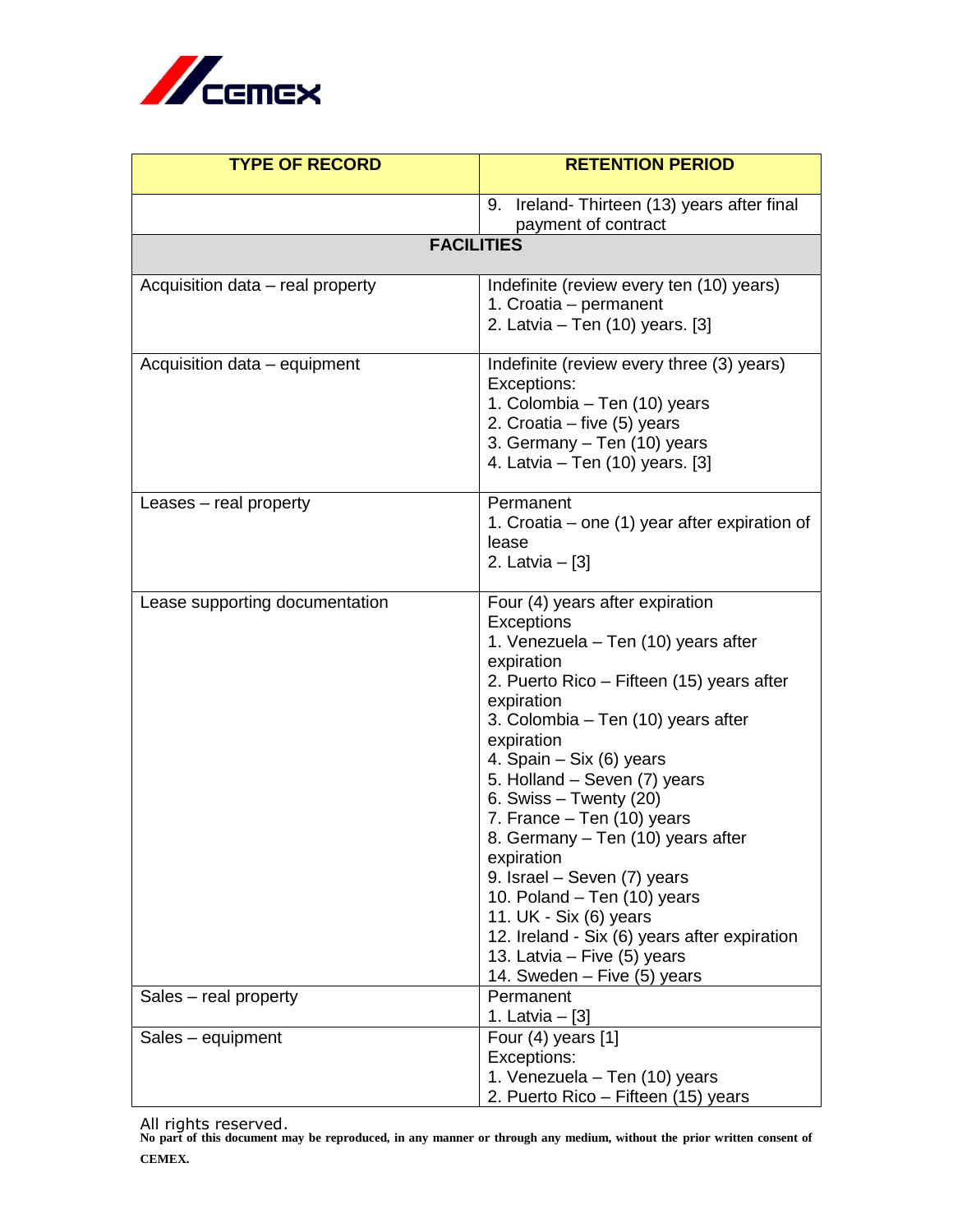

| <b>TYPE OF RECORD</b>                  | <b>RETENTION PERIOD</b>                                       |
|----------------------------------------|---------------------------------------------------------------|
|                                        |                                                               |
|                                        | 3. Colombia – Ten (10) years<br>4. Spain - Fifteen (15) years |
|                                        | 5. Holland - Seven (7) years                                  |
|                                        | 6. Swiss - Ten (10)                                           |
|                                        | 7. Croatia - five (5) years                                   |
|                                        | 10. France - Ten (10) years                                   |
|                                        | 11. Germany - Ten (10) years                                  |
|                                        | 12. Israel - Seven (7) years                                  |
|                                        | 13. Poland - Ten (10) years                                   |
|                                        | 14. UK - Six (6) years                                        |
|                                        | 15. Ireland - Six (6) years                                   |
|                                        | 16. Latvia – Ten (10) years. [3]                              |
|                                        | 17. Sweden - Five (5) years                                   |
| <b>FINANCE AND ACCOUNTING</b>          |                                                               |
| <b>Business plans</b>                  | Five (5) years after end of program/project                   |
|                                        | Exceptions:                                                   |
|                                        | 1. Colombia – Ten (10) years                                  |
|                                        | 2. Spain $-$ Six (6) years                                    |
|                                        | 3. Holland - Seven (7) years                                  |
|                                        | 4. Swiss - Ten (10) years                                     |
|                                        | 5. Croatia - permanent                                        |
|                                        | 6. France – Ten (10) years after year-end                     |
|                                        | closing of accounts                                           |
|                                        | 7. Germany - Ten (10) years<br>8. Sweden - Ten (10) years     |
| Strategic plans                        | Permanent (only CFO, CEO and                                  |
|                                        | Controller should retain copies. All others                   |
|                                        | should be destroyed upon issuance of new                      |
|                                        | plans)                                                        |
| Auditors reports                       | Permanent                                                     |
| <b>Budgets</b>                         | Two (2) years                                                 |
|                                        | Exceptions:                                                   |
|                                        | 1. Colombia – Ten (10) years                                  |
|                                        | 2. Swiss - Ten (10) years                                     |
|                                        | 3. Croatia - permanent                                        |
|                                        | 4. France – Ten (10) years after year-end                     |
|                                        | closing of accounts                                           |
|                                        | 5. Germany - Six (6) years                                    |
| <b>Annual Financial Statements</b>     | 6. Sweden - Ten (10) years                                    |
|                                        | Permanent<br>1. Latvia – $[4]$                                |
| Quarterly/Monthly Financial Statements | Three (3) years                                               |
|                                        | Exceptions:                                                   |
|                                        | 1. Taiwan - Ten (10) years                                    |
|                                        | 2. Japan – Ten (10) years                                     |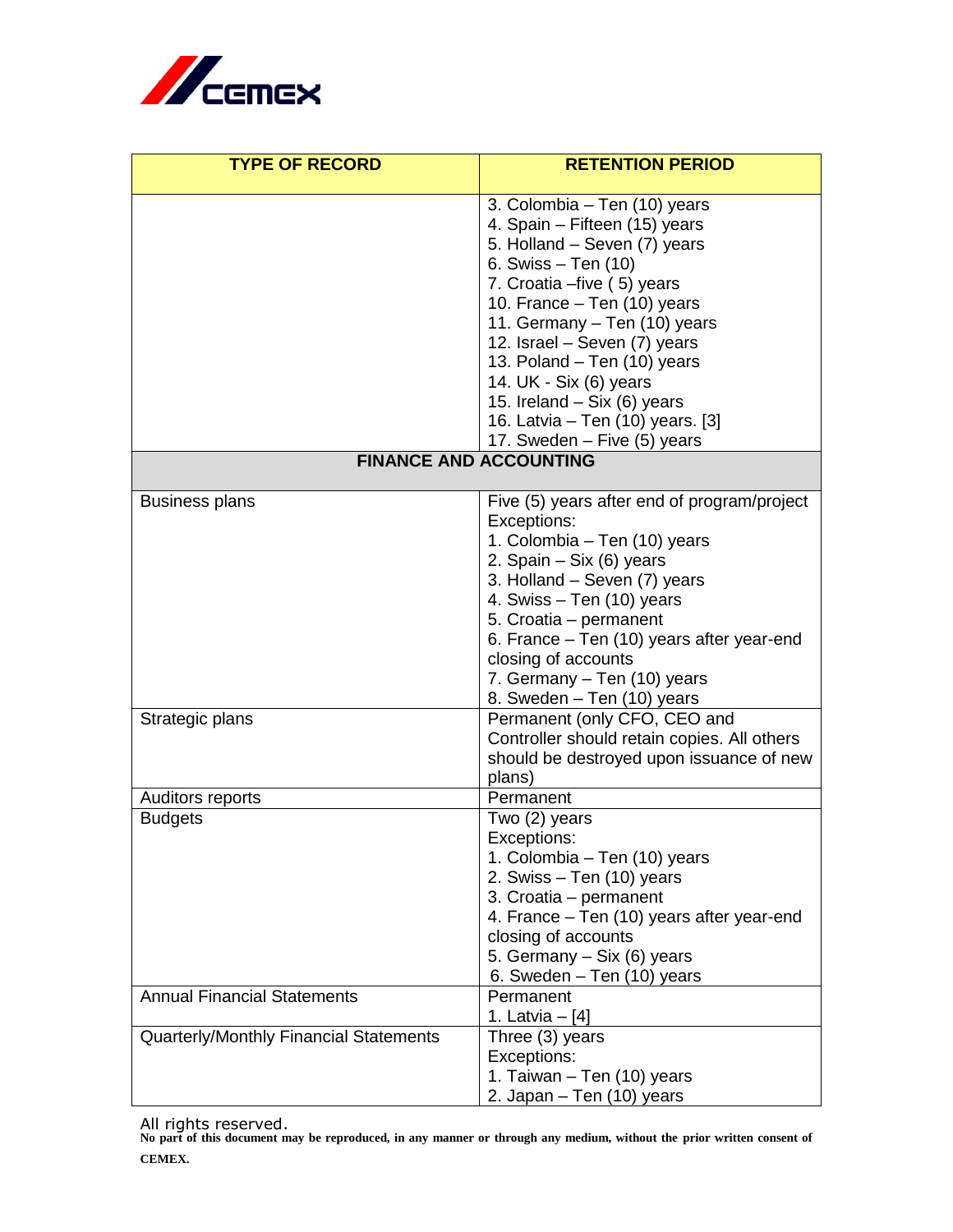

| <b>TYPE OF RECORD</b>                 | <b>RETENTION PERIOD</b>                                                                                                                                                                                                                                                                                                                                                                                                                                                                                                                                                                                                              |
|---------------------------------------|--------------------------------------------------------------------------------------------------------------------------------------------------------------------------------------------------------------------------------------------------------------------------------------------------------------------------------------------------------------------------------------------------------------------------------------------------------------------------------------------------------------------------------------------------------------------------------------------------------------------------------------|
|                                       | 3. Colombia - Ten (10) years<br>4. Spain – Six (6) years<br>5. Egypt $-$ Five (5) years<br>6. Holland - Seven (7) years<br>7. Swiss - Ten (10) years<br>8. Croatia – five (5) years<br>9. France - Ten (10) years after year-end<br>closing of accounts<br>10. Germany - Ten (10) years<br>11. Israel - Seven (7) years<br>12. Latvia – Ten (10) years. [3]<br>13. Sweden - Ten (10) years                                                                                                                                                                                                                                           |
| Tax returns, canceled checks          | Permanent<br>1. Croatia – five $(5)$ to ten $(10)$ years<br>2. Latvia $-$ [3                                                                                                                                                                                                                                                                                                                                                                                                                                                                                                                                                         |
| Insurance policies                    | Six (6) years from dates of expiration<br>Exceptions:<br>1. Puerto Rico – Fifteen (15) years from<br>dates of expiration<br>2. Colombia – Ten (10) years<br>3. Holland – Seven (7) years<br>4. Swiss - Ten (10) years<br>5. Croatia- five (5) years<br>6. Ireland - Six (6) years from dates of<br>Expiration. Forty (40) years for<br><b>Employer's Liability Certificates of</b><br>Insurance.<br>7. Israel – Seven (7) years<br>8. Poland – Ten (10) years<br>9. UK:<br>$-$ Forty (40) years for Employer's<br><b>Liability Certificates of Insurance</b><br>- Indefinite for liability policies (review<br>every ten (10) years) |
| Insurance claims, appraisals, reports | Three (3) years<br>Exceptions:<br>1. Venezuela - Five (5) years<br>2. Puerto Rico - Fifteen (15) years<br>3. Colombia - Ten (10) years<br>4. Spain – Six (6) years<br>5. Holland – Seven (7) years<br>6. Swiss $-$ Ten (10) years<br>7. Germany - Six (6) years<br>8. Israel - Seven (7) years<br>9. Poland - Ten (10) years                                                                                                                                                                                                                                                                                                         |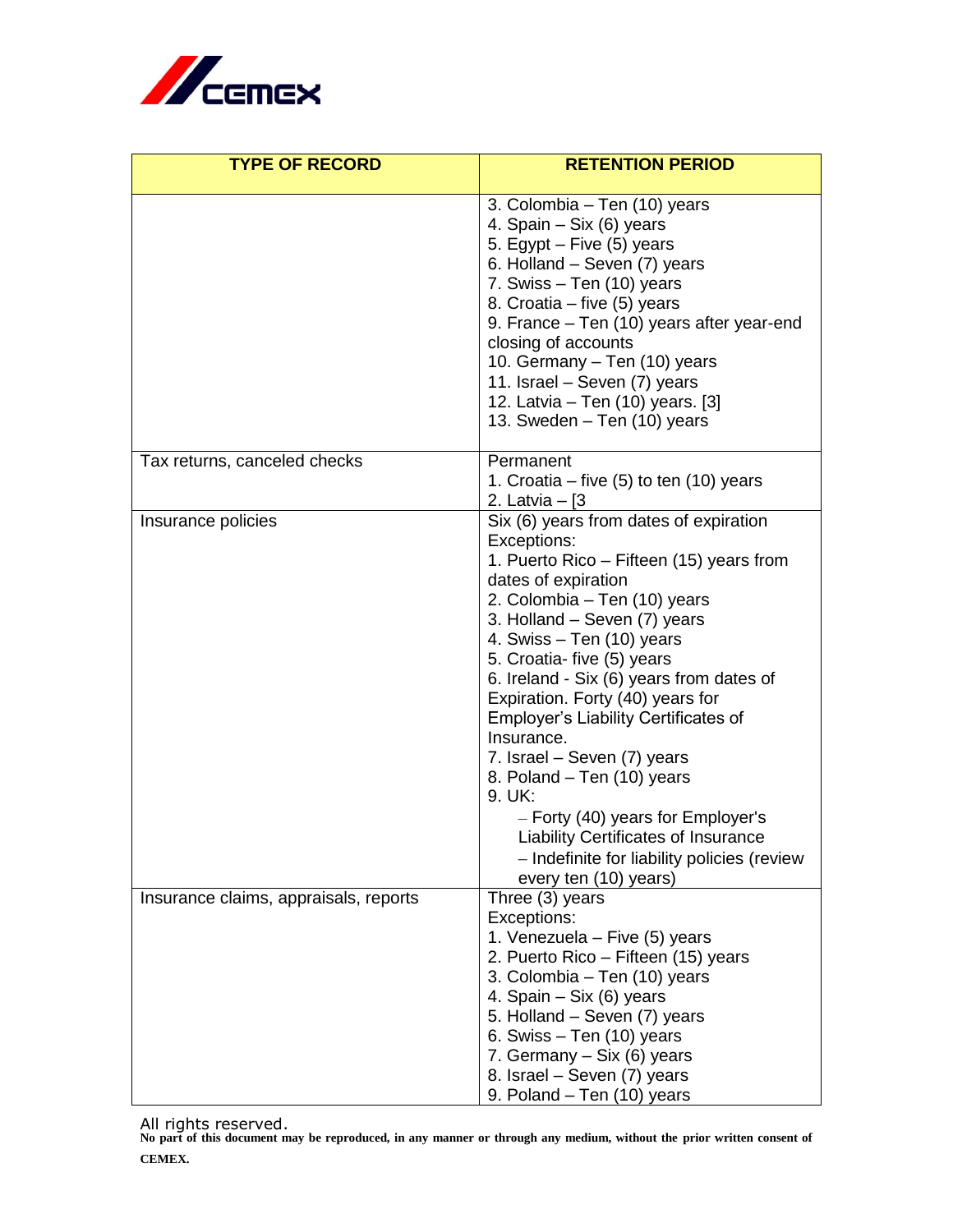

| <b>TYPE OF RECORD</b>                      | <b>RETENTION PERIOD</b>                                              |
|--------------------------------------------|----------------------------------------------------------------------|
|                                            |                                                                      |
|                                            | 10. UK $-$ Six (6) years                                             |
|                                            | 11. Ireland - Seven (7) years<br>12. Latvia - Five (5) years         |
|                                            | 13. Sweden - Ten (10) years                                          |
| Accounts payable (ledger and supporting    | Five (5) years after final payment of                                |
| documents)                                 | contract [1]                                                         |
|                                            | Exceptions:                                                          |
|                                            | 1. Japan - Ten (10) years                                            |
|                                            | 2. Singapore – Seven (7) years                                       |
|                                            | 3. Dominican Republic - Ten (10) years                               |
|                                            | 4. Puerto Rico - Fifteen (15) years                                  |
|                                            | 5. Colombia - Ten (10) years                                         |
|                                            | 6. Spain $-$ Six (6) years                                           |
|                                            | 7. Holland - Seven (7) years                                         |
|                                            | 8. Swiss - Ten (10) years<br>9. Croatia - five (5) to ten (10) years |
|                                            | 10. France - Ten (10) years after year-end                           |
|                                            | closing of accounts                                                  |
|                                            | 11. Germany - Ten (10) years                                         |
|                                            | 12. Israel - Seven (7) years                                         |
|                                            | 13. Poland - Ten (10) years                                          |
|                                            | 14. UK $-$ Six (6) years                                             |
|                                            | 15. Ireland - Six (6) years after final                              |
|                                            | payment                                                              |
|                                            | of contract                                                          |
|                                            | 16. Latvia – Ten (10) years. [4]                                     |
| Accounts receivable (ledger and supporting | 17. Sweden - Ten (10) years<br>Five (5) years after final payment    |
| documents)                                 | Exceptions:                                                          |
|                                            | 1. Japan - Ten (10) years                                            |
|                                            | 2. Singapore – Seven (7) years                                       |
|                                            | 3. Dominican Republic - Ten (10) years                               |
|                                            | 4. Colombia – Ten (10) years                                         |
|                                            | 5. Spain - Six (6) years                                             |
|                                            | 6. Holland - Seven (7) years                                         |
|                                            | 7. Swiss $-$ Ten (10) years                                          |
|                                            | 8. Croatia – ten (10) years                                          |
|                                            | 9. Germany - Ten (10) years<br>10. Israel - Seven (7) years          |
|                                            | 11. Poland -Seven (7) years                                          |
|                                            | 12. UK $-$ Six (6) years                                             |
|                                            | 13. Ireland - Six (6) years after final                              |
|                                            | payment                                                              |
|                                            | 14. Latvia – Ten (10) years. [4]                                     |
|                                            | 15. Sweden - Ten (10) years                                          |
| <b>Charged Off/Uncollectible Accounts</b>  | Ten (10) years [1]                                                   |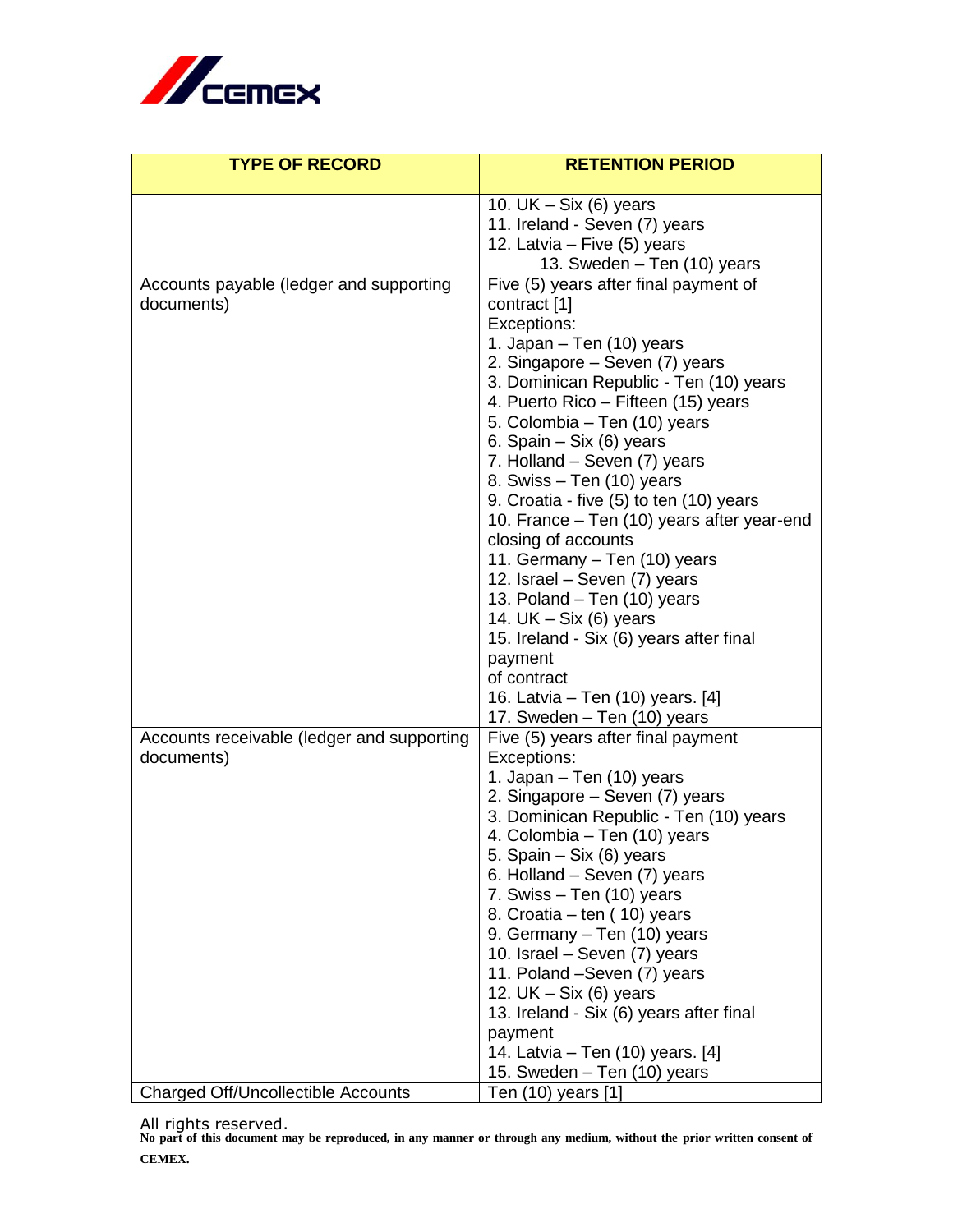

| <b>TYPE OF RECORD</b>                                                                         | <b>RETENTION PERIOD</b>                                                                                                                                                                                                                                                                                                                                                                                                                                                                                                                                             |
|-----------------------------------------------------------------------------------------------|---------------------------------------------------------------------------------------------------------------------------------------------------------------------------------------------------------------------------------------------------------------------------------------------------------------------------------------------------------------------------------------------------------------------------------------------------------------------------------------------------------------------------------------------------------------------|
|                                                                                               | Exceptions:<br>1. Taiwan - Permanent<br>2. Spain - Six (6) years<br>3. Holland - Seven (7) years<br>4. Swiss - Ten (10) years<br>5. Croatia – five (5) years<br>6. Latvia – [3]                                                                                                                                                                                                                                                                                                                                                                                     |
| Bank deposit slips, bank statements,<br>canceled checks, including canceled<br>payroll checks | Five (5) years<br>Exceptions:<br>1. Japan - Ten (10) years<br>2. Singapore – Seven (7) years<br>3. Dominican Republic - Ten (10) years<br>4. Colombia – Ten (10) years<br>5. Spain - Six (6) years<br>6. Holland - Seven (7) years<br>7. Swiss - Ten (10) years<br>8. Croatia – ten (10) years<br>9. France – Ten (10) years after year-end<br>closing of accounts<br>10. Germany – Ten (10) years<br>11. Israel - Seven (7) years<br>12. Poland - Ten (10) years<br>13. Ireland - Six (6) years<br>14. Latvia - Ten (10) years. [3]<br>15. Sweden - Ten (10) years |
| Cash receipts/disbursements journals                                                          | Permanent<br>1. Croatia - five (5) years<br>2. Latvia $-[3]$                                                                                                                                                                                                                                                                                                                                                                                                                                                                                                        |
| Credit memos, sales invoices                                                                  | Five (5) years<br>Exceptions:<br>1. Japan - Ten (10) years<br>2. Singapore – Seven (7) years<br>3. Dominican Republic - Ten (10) years<br>4. Venezuela - Ten (10) years<br>5. Colombia – Ten (10) years<br>6. Spain $-$ Six (6) years<br>7. Holland – Seven (7) years<br>8. Swiss – Ten (10) years<br>9. France – Ten (10) years after year-end<br>closing of accounts<br>10. Germany - Ten (10) years<br>11. Israel - Seven (7) years<br>12. Poland – Seven (7) years<br>13. UK $-$ Six (6) years<br>14. Ireland - Six (6) years<br>15. Sweden - Ten (10) years    |

All rights reserved. **No part of this document may be reproduced, in any manner or through any medium, without the prior written consent of CEMEX.**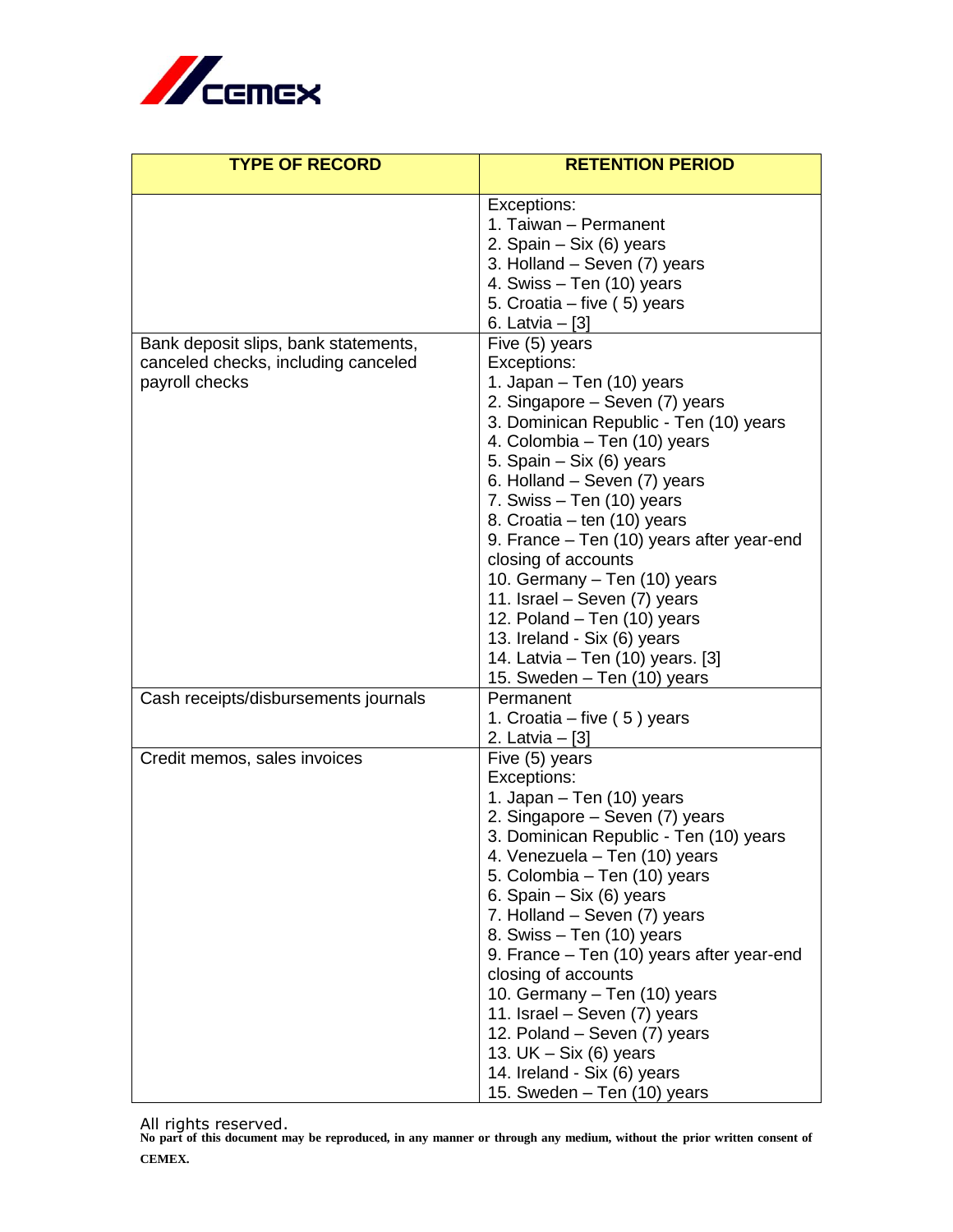

| <b>TYPE OF RECORD</b>                        | <b>RETENTION PERIOD</b>                                                 |
|----------------------------------------------|-------------------------------------------------------------------------|
| Vendor invoices, employee expense<br>reports | Five (5) years<br>Exceptions:<br>1. Japan - Ten (10) years              |
|                                              | 2. Singapore - Seven (7) years                                          |
|                                              | 3. Dominican Republic - Ten (10) years<br>4. Venezuela - Ten (10) years |
|                                              | 5. Spain – Six (6) years                                                |
|                                              | 6. Holland - Seven (7) years                                            |
|                                              | 7. Swiss - Ten (10) years<br>8. Croatia – five (5) years                |
|                                              | 9. France - Ten (10) years after year-end                               |
|                                              | closing of accounts                                                     |
|                                              | 10. Germany - Ten (10) years<br>11. Israel – Seven (7) years            |
|                                              | 12. Poland – Seven (7) years                                            |
|                                              | 13. UK $-$ Six (6) years                                                |
|                                              | 14. Ireland - Six (6) years                                             |
|                                              | 15. Latvia – employee expense reports –<br>seventy-five (75) years. [4] |
|                                              | 16. Sweden - Ten (10) years                                             |
| Depreciation, asset retirement records       | Five (5) years                                                          |
|                                              | Exceptions:<br>1. Japan – Ten (10) years                                |
|                                              | 2. Singapore – Seven (7) years                                          |
|                                              | 3. Dominican Republic - Ten (10) years                                  |
|                                              | 4. Venezuela - Ten (10) years                                           |
|                                              | 5. Colombia - Ten (10) years<br>6. Spain – Six (6) years                |
|                                              | 7. Holland – Seven (7) years                                            |
|                                              | 8. Swiss - Ten (10) years                                               |
|                                              | 9. Croatia – one (1) year                                               |
|                                              | 10. France – Ten (10) years after year-end<br>closing of accounts       |
|                                              | 11. Germany - Ten (10) years                                            |
|                                              | 12. Israel - Seven (7) years                                            |
|                                              | 13. Poland - Seven (7) years<br>14. Ireland - Six (6) years             |
|                                              | 15. Latvia – Ten (10) years. [3]                                        |
|                                              | 16. Sweden - Ten (10) years                                             |
| Inventory details                            | Five (5) years                                                          |
|                                              | Exceptions:<br>1. Japan - Ten (10) years                                |
|                                              | 2. Singapore – Seven (7) years                                          |
|                                              | 3. Dominican Republic - Ten (10) years                                  |
|                                              | 4. Venezuela - Ten (10) years<br>5. Colombia - Ten (10) years           |

All rights reserved. **No part of this document may be reproduced, in any manner or through any medium, without the prior written consent of CEMEX.**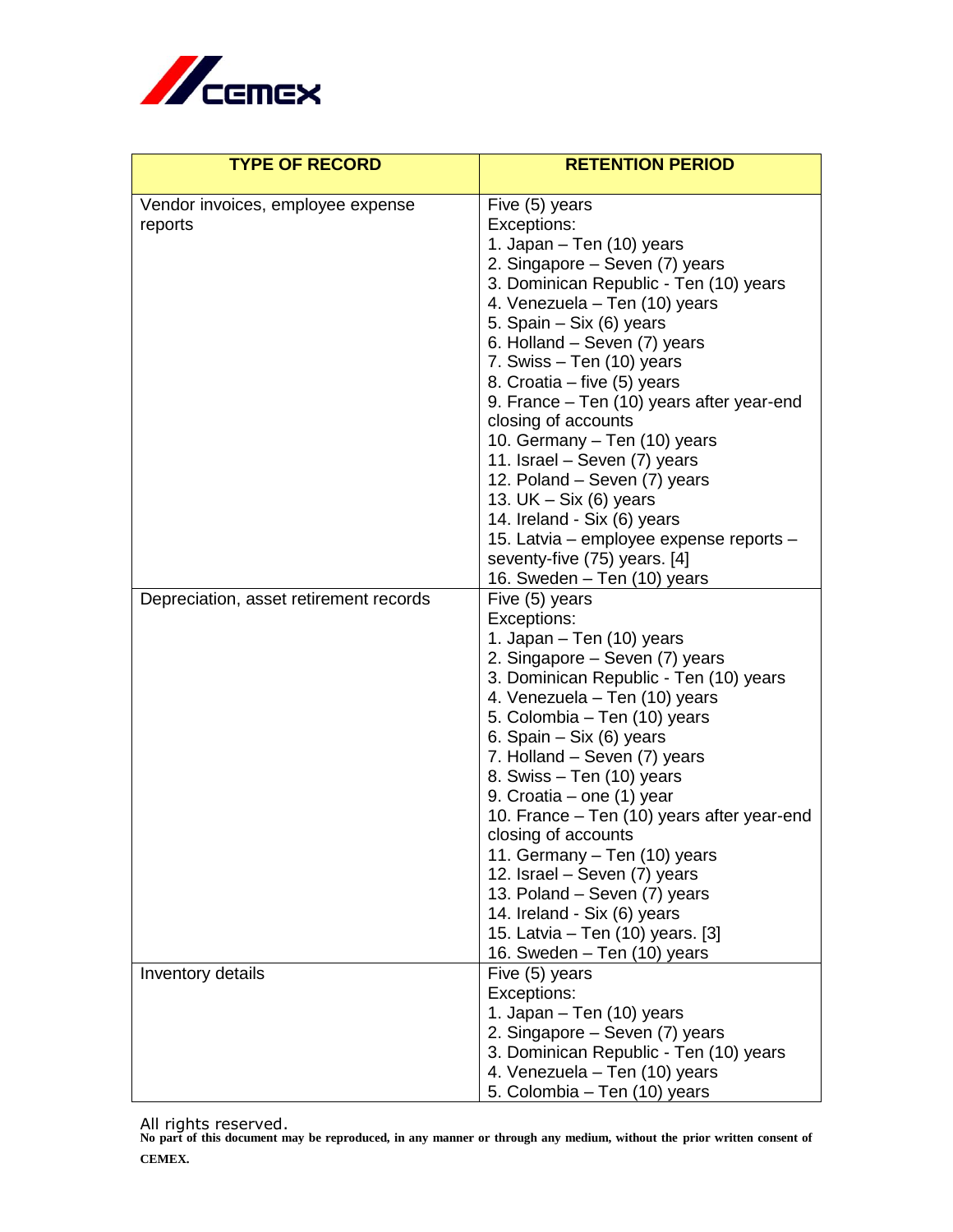

| <b>TYPE OF RECORD</b>                            | <b>RETENTION PERIOD</b>                                                                                                                                                                                                                                                                                                                                                                                                                                                                                                        |
|--------------------------------------------------|--------------------------------------------------------------------------------------------------------------------------------------------------------------------------------------------------------------------------------------------------------------------------------------------------------------------------------------------------------------------------------------------------------------------------------------------------------------------------------------------------------------------------------|
|                                                  | 6. Spain - Six (6) years<br>7. Holland – Seven (7) years<br>8. Swiss - Ten (10) years<br>9. Croatia – five (5) years<br>10. France - Ten (10) years after year-end<br>closing of accounts<br>11. Germany - Ten (10) years<br>12. Israel - Seven (7) years<br>13. Poland - Seven (7) years<br>14. Latvia – Ten (10) years. [3]<br>15. Sweden - Ten (10) years                                                                                                                                                                   |
| General ledger, journal entries                  | Permanent<br>1. Latvia - [4]                                                                                                                                                                                                                                                                                                                                                                                                                                                                                                   |
| Purchases journal<br>AP, AR Inventory Subledgers | Permanent<br>Six (6) years<br>Exceptions:<br>1. Japan - Ten (10) years<br>2. Singapore – Seven (7) years<br>3. Dominican Republic - Ten (10) years<br>4. Colombia – Ten (10) years<br>5. Holland - Seven (7) years<br>6. Swiss $-$ Ten (10) years<br>7. France – Ten (10) years after year-end<br>closing of accounts<br>8. Germany - Ten (10) years<br>9. Israel - Seven (7) years<br>10. Poland – Seven (7) years<br>11. Latvia – Ten (10) years. [3]<br>12. Sweden - Ten (10) years                                         |
| Petty cash data                                  | Five (5) years<br>Exceptions:<br>1. Japan - Ten (10) years<br>2. Singapore – Seven (7) years<br>3. Dominican Republic - Ten (10) years<br>4. Colombia – Ten (10) years<br>5. Spain - Six (6) years<br>6. Holland – Seven (7) years<br>7. Swiss - Ten (10) years<br>8. Croatia – 5 years<br>9. France – Ten (10) years after year-end<br>closing of accounts<br>10. Germany - Ten (10) years<br>11. Israel - Seven (7) years<br>12. Poland – Seven (7) years<br>13. Ireland - Six (6) years<br>14. Latvia – Ten (10) years. [3] |

All rights reserved. **No part of this document may be reproduced, in any manner or through any medium, without the prior written consent of CEMEX.**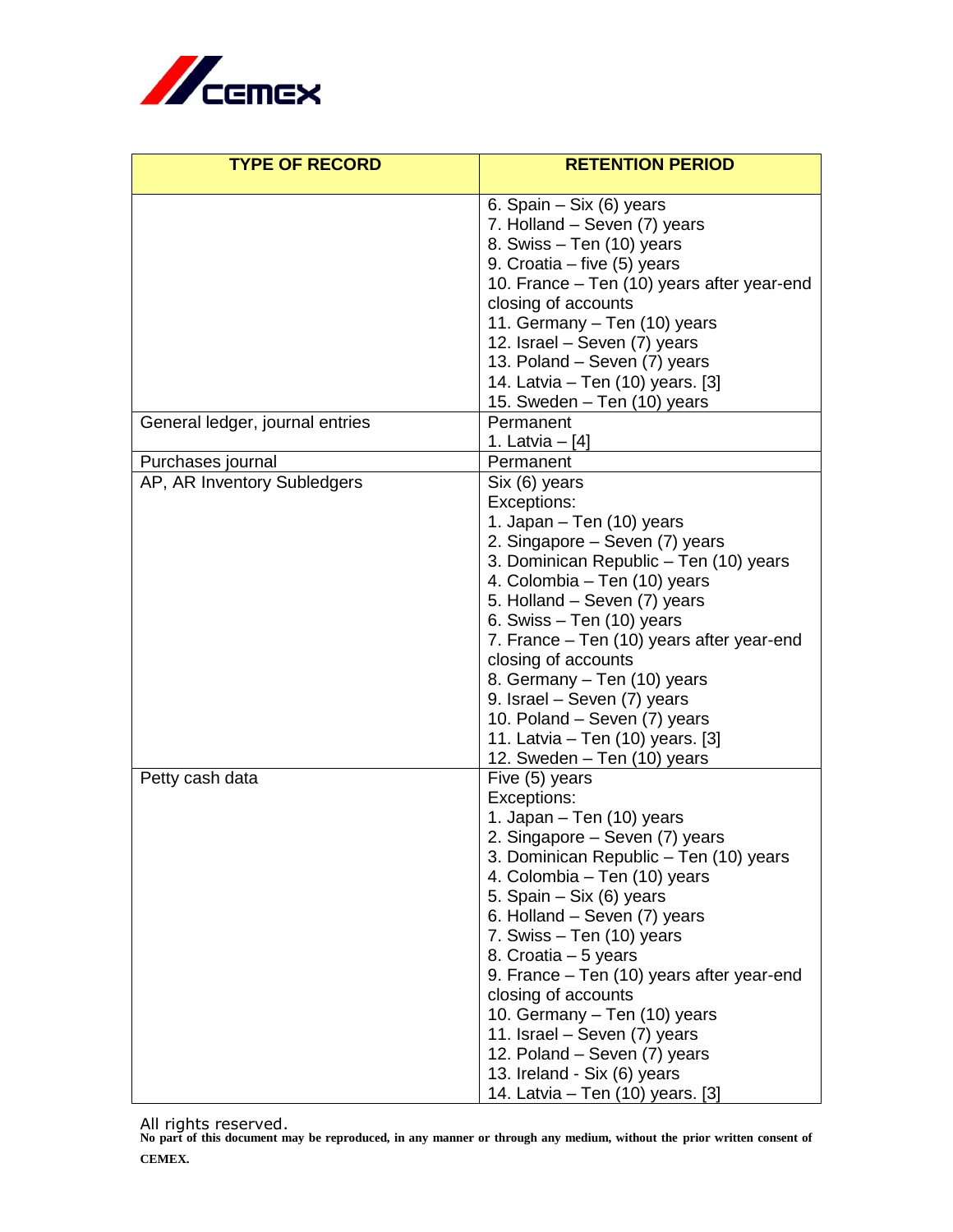

| <b>TYPE OF RECORD</b>                                                                                                 | <b>RETENTION PERIOD</b>                                                                                                                                                                                                                                                                                                                                                                                                                                                                                                                                                                                                                       |
|-----------------------------------------------------------------------------------------------------------------------|-----------------------------------------------------------------------------------------------------------------------------------------------------------------------------------------------------------------------------------------------------------------------------------------------------------------------------------------------------------------------------------------------------------------------------------------------------------------------------------------------------------------------------------------------------------------------------------------------------------------------------------------------|
|                                                                                                                       |                                                                                                                                                                                                                                                                                                                                                                                                                                                                                                                                                                                                                                               |
| Cost accounting data                                                                                                  | 15. Sweden - Ten (10) years<br>Five (5) years after final payment of<br>contract<br>Exceptions:<br>1. Japan - Ten (10) years<br>2. Singapore – Seven (7) years<br>3. Dominican Republic - Ten (10) years<br>4. Venezuela - Ten (10) years<br>5. Puerto Rico - Fifteen (15) years<br>6. Colombia - Ten (10) years<br>7. Spain - Six (6) years<br>8. Holland - Seven (7) years<br>9. Swiss - Ten (10) years<br>10. Croatia – five (5) years<br>11. France - Ten (10) years after year-end<br>closing of accounts<br>12. Germany - Ten (10) years<br>13. Israel - Seven (7) years<br>14. Poland - Seven (7) years<br>15. Latvia - Ten (10) years |
|                                                                                                                       | 16. Sweden - Ten (10) years                                                                                                                                                                                                                                                                                                                                                                                                                                                                                                                                                                                                                   |
| <b>Trial balance sheets</b>                                                                                           | Permanent<br>1. Latvia $-$ [3]                                                                                                                                                                                                                                                                                                                                                                                                                                                                                                                                                                                                                |
| Work-in-process trial balance                                                                                         | Permanent                                                                                                                                                                                                                                                                                                                                                                                                                                                                                                                                                                                                                                     |
| Work papers                                                                                                           | Corresponds to the retention period of the<br>document generated<br>Exceptions:<br>1. Croatia – 5 years<br>2. Germany – Six (6) years                                                                                                                                                                                                                                                                                                                                                                                                                                                                                                         |
| Audit reports (external) and work papers                                                                              | Retain the most recently completed full<br>audit until superseded by a full audit<br>Exceptions:<br>1. Spain - Permanent<br>2. Holland - Seven (7) years<br>3. Swiss $-$ Ten (10) years<br>4. France – Ten (10) years after year-end<br>closing of accounts<br>5. Germany - Six (6) years<br>6. Israel - Seven (7) years<br>7. Ireland - Permanent<br>8. Sweden - Ten (10) years                                                                                                                                                                                                                                                              |
| Documents evidencing application of<br>internal controls, as required to comply with<br>internal and external audits. | Two (2) years                                                                                                                                                                                                                                                                                                                                                                                                                                                                                                                                                                                                                                 |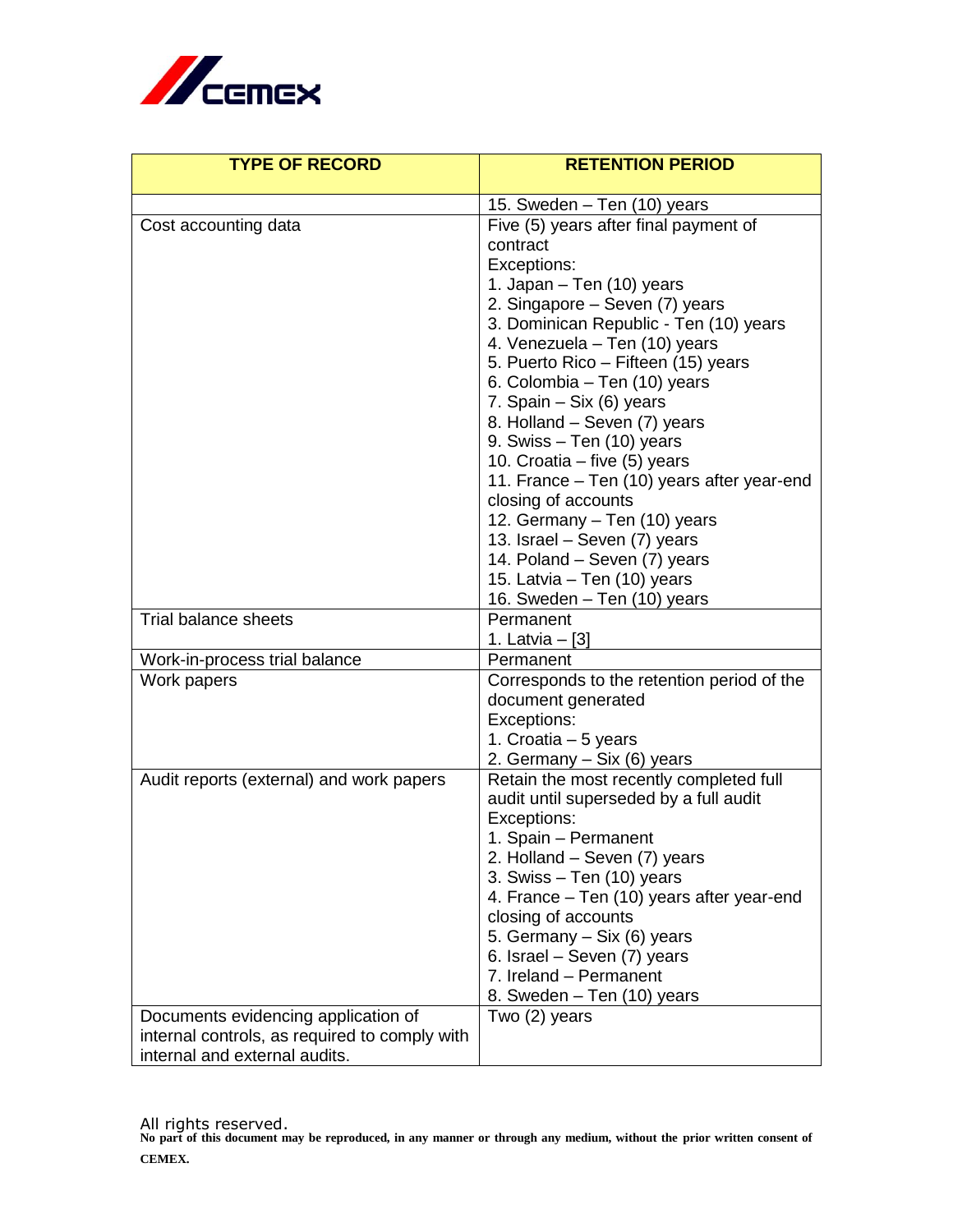

| <b>TYPE OF RECORD</b> | <b>RETENTION PERIOD</b>                                          |
|-----------------------|------------------------------------------------------------------|
| <b>PAYROLL</b>        |                                                                  |
|                       |                                                                  |
| <b>Timesheets</b>     | Three (3) years                                                  |
|                       | Exceptions:                                                      |
|                       | 1. Venezuela - Ten (10) years<br>2. Puerto Rico - Five (5) years |
|                       | 3. Panama – Fifteen (15) years                                   |
|                       | 4. Colombia - Ten (10) years                                     |
|                       | 5. Spain - Six (6) years                                         |
|                       | 6. Holland – Seven (7) years                                     |
|                       | 7. Swiss - Ten (10) years                                        |
|                       | 8. Croatia – three (3) years                                     |
|                       | 9. France – Ten (10) years                                       |
|                       | 10. Germany – Six (6) years                                      |
|                       | 11. Israel - Seven (7) years                                     |
|                       | 12. Poland - Fifty (50) years                                    |
|                       | 13. UK - Ten (10) years                                          |
|                       | 14. Ireland - Six (6) years                                      |
|                       | 15. Latvia - Seventy five (75) years. [4]                        |
| Payroll tax returns   | 16. Sweden - Ten (10) years<br>Five (5) years                    |
|                       | Exceptions:                                                      |
|                       | 1. Singapore – Seven (7) years                                   |
|                       | 2. Dominican Republic - Ten (10) years                           |
|                       | 3. Venezuela - Ten (10) years                                    |
|                       | 4. Panama – Fifteen (15) years                                   |
|                       | 5. Colombia – Ten (10) years                                     |
|                       | 6. Spain – Six (6) years                                         |
|                       | 7. Holland – Seven (7) years                                     |
|                       | 8. Swiss - Ten (10) years                                        |
|                       | 9. Croatia – three $(3)$ years                                   |
|                       | 10. France - Ten (10) years                                      |
|                       | 11. Germany - Ten (10) years                                     |
|                       | 12. Israel - Seven (7) years<br>13. Poland - Seven (7) years     |
|                       | 14. UK - Ten (10) years                                          |
|                       | 15. Ireland - Six (6) years                                      |
|                       | 17. Latvia - Seventy five (75) years. [4]                        |
|                       | 16. Sweden – Ten (10) years                                      |
| Payroll journals      | Five (5) years                                                   |
|                       | Exceptions:                                                      |
|                       | 1. Singapore – Seven (7) years                                   |
|                       | 2. Venezuela - Ten (10) years                                    |
|                       | 3. Panama – Fifteen (15) years                                   |
|                       | 4. Colombia – Ten (10) years                                     |
|                       | 5. Spain – Six (6) years                                         |

All rights reserved. **No part of this document may be reproduced, in any manner or through any medium, without the prior written consent of CEMEX.**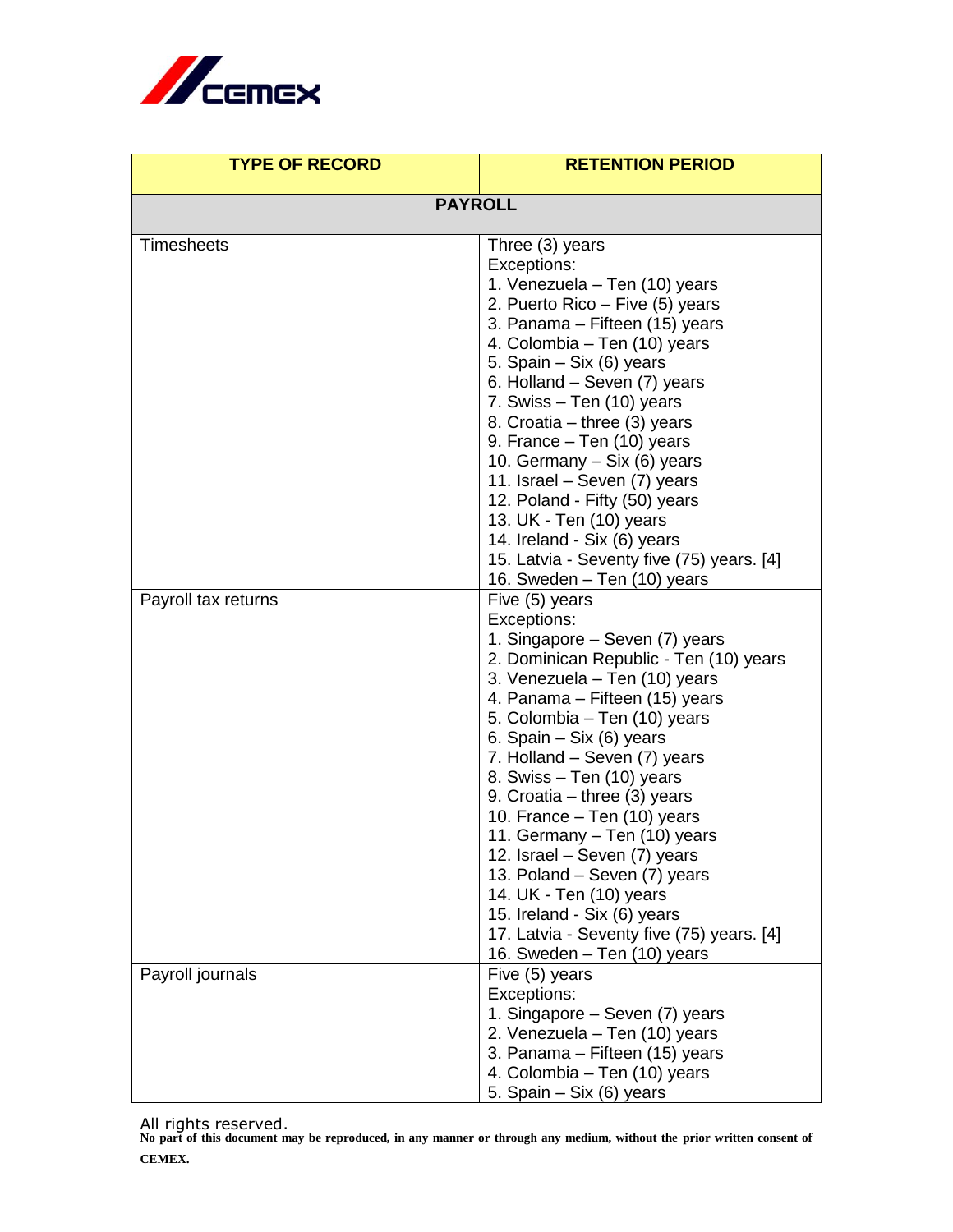

| <b>TYPE OF RECORD</b>                                                                          | <b>RETENTION PERIOD</b>                                                                                                                                                                                                                                                                                                                                                                                                                                                |
|------------------------------------------------------------------------------------------------|------------------------------------------------------------------------------------------------------------------------------------------------------------------------------------------------------------------------------------------------------------------------------------------------------------------------------------------------------------------------------------------------------------------------------------------------------------------------|
|                                                                                                | 6. Holland - Seven (7) years<br>7. Swiss – Ten (10) years<br>8. Croatia – three (3) years<br>9. France - Ten (10) years<br>10. Germany – Ten (10) years<br>11. Israel – Seven (7) years<br>12. Poland Fifty (50) years<br>13. UK - Ten (10) years<br>14. Ireland - Six (6) years<br>15. Latvia - Seventy five (75) years. [4]<br>16. Sweden - Ten (10) years                                                                                                           |
| W-2, W-4 records                                                                               | Four (4) years<br>Exceptions:<br>1. Singapore – Seven (7) years<br>2. Venezuela - Ten (10) years<br>3. Puerto Rico - Five (5) years<br>4. Panama – Fifteen (15) years<br>5. Colombia – Ten (10) years<br>6. Croatia - permanent<br>7. Israel - Seven (7) years<br>8. Ireland - Six (6) years<br>9. Latvia - Ten (10) years. [3]<br>10. Sweden - Ten (10) years                                                                                                         |
| Internal summaries of accrued payroll                                                          | Six (6) years<br>Exceptions:<br>1. Singapore – Seven (7) years<br>2. Venezuela - Ten (10) years<br>3. Panama – Fifteen (15) years<br>4. Colombia – Ten (10) years<br>5. Holland - Seven (7) years<br>6. Swiss $-$ Ten (10) years<br>7. Croatia – three $(3)$ years<br>8. France - Ten (10) years<br>9. Germany - Ten (10) years<br>10. Israel - Seven (7) years<br>11. UK - Ten (10) years<br>12. Latvia - Seventy five (75) years. [4]<br>13. Sweden - Ten (10) years |
| Payroll deduction authorizations, including<br>Voluntary and assignments, attachments,<br>etc. | Five (5) years after termination<br>Exceptions:<br>1. Singapore – Seven (7) years<br>2. Dominican Republic - Ten (10) years for<br>payroll deductions only<br>3. Panama – Fifteen (15) years<br>4. Colombia - Ten (10) years<br>5. Spain - Six (6) years                                                                                                                                                                                                               |

All rights reserved. **No part of this document may be reproduced, in any manner or through any medium, without the prior written consent of CEMEX.**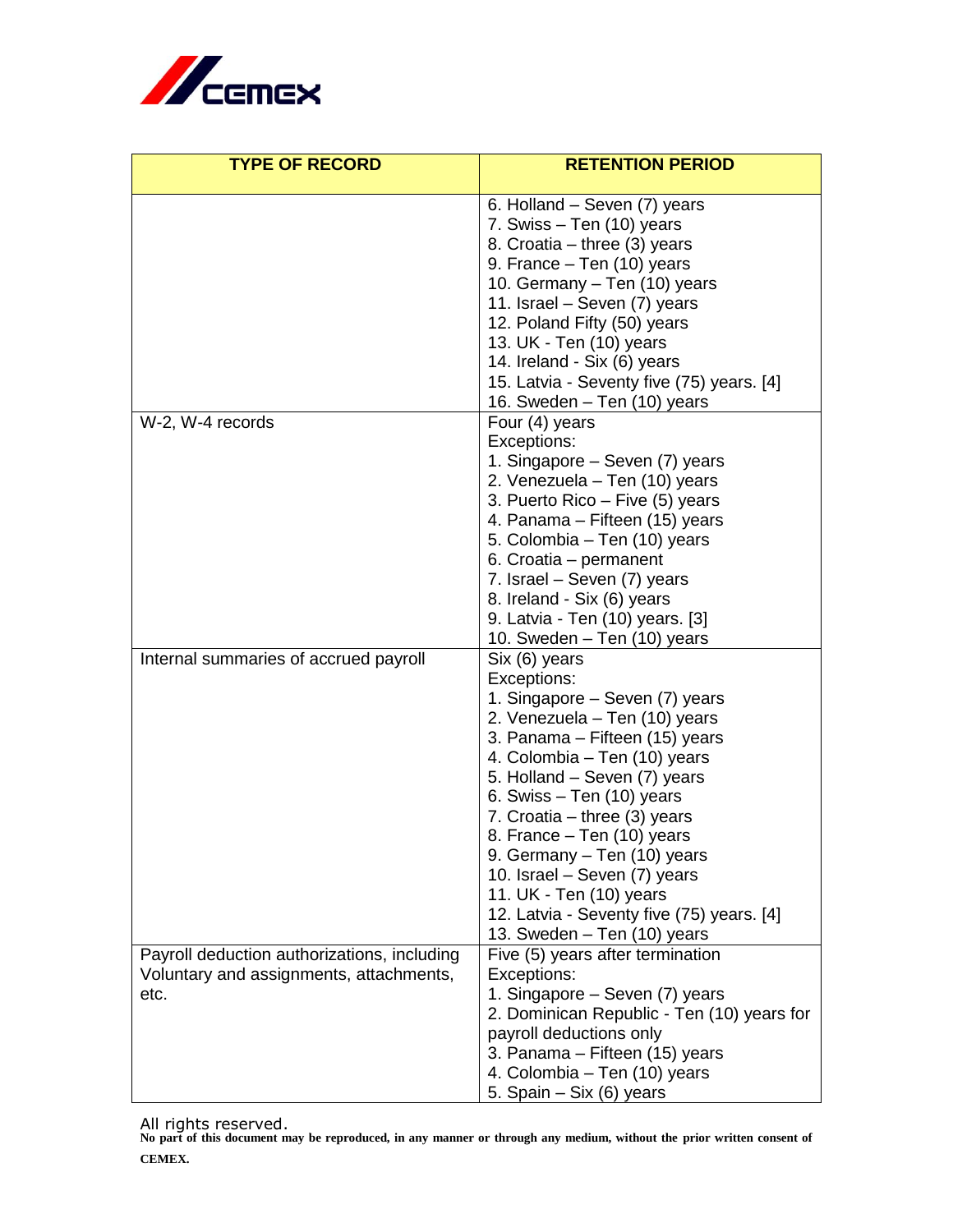

| <b>TYPE OF RECORD</b>                       | <b>RETENTION PERIOD</b>                                            |
|---------------------------------------------|--------------------------------------------------------------------|
|                                             | 6. Holland – Seven (7) years                                       |
|                                             | 7. Swiss – Ten (10) years                                          |
|                                             | 8. Croatia - five (5) years                                        |
|                                             | 9. France - Ten (10) years                                         |
|                                             | 10. Germany - Ten (10) years                                       |
|                                             | 11. Israel - Seven (7) years                                       |
|                                             | 12. Poland Fifty (50) years                                        |
|                                             | 13. UK - Ten (10) years                                            |
|                                             | 14. Ireland - Six (6) years                                        |
|                                             | 18. Latvia - Ten (10) years. [3]                                   |
|                                             | 15. Sweden - Ten (10) years                                        |
| Payroll earnings register                   | Indefinite (review every ten (10) years)<br>1. Croatia – permanent |
|                                             | 2. Latvia - Seventy five (75) years. [4]                           |
| Payroll journal entries                     | Five (5) years                                                     |
|                                             | Exceptions:                                                        |
|                                             | 1. Singapore - Seven (7) years                                     |
|                                             | 2. Venezuela - Ten (10) years                                      |
|                                             | 3. Panama – Fifteen (15) years                                     |
|                                             | 4. Colombia – Ten (10) years                                       |
|                                             | 5. Spain – Six (6) years                                           |
|                                             | 6. Holland – Seven (7) years                                       |
|                                             | 7. Swiss - Ten (10) years                                          |
|                                             | 8. Croatia - permanent                                             |
|                                             | 9. France - Ten (10) years                                         |
|                                             | 10. Germany - Ten (10) years<br>11. Israel - Seven (7) years       |
|                                             | 12. Poland Fifty (50) years                                        |
|                                             | 13. UK - Ten (10) years                                            |
|                                             | 14. Ireland - Six (6) years                                        |
|                                             | 15. Latvia - Seventy five (75) years. [4]                          |
|                                             | 16. Sweden - Ten (10) years                                        |
| Payroll reports to federal, state and local | Five $(5)$ years $[1]$                                             |
| agencies                                    | Exceptions:                                                        |
|                                             | 1. Singapore – Seven (7) years                                     |
|                                             | 2. Venezuela – Ten (10) years                                      |
|                                             | 3. Panama – Fifteen (15) years                                     |
|                                             | 4. Colombia - Ten (10) years                                       |
|                                             | 5. Spain - Six (6) years<br>6. Holland – Seven (7) years           |
|                                             | 7. Swiss - Ten (10) years                                          |
|                                             | 8. Croatia – five (5) years                                        |
|                                             | 9. France - Ten (10) years                                         |
|                                             | 10. Germany – Ten (10) years                                       |
|                                             | 11. Israel - Seven (7) years                                       |
|                                             | 12. Poland Ten (10) years                                          |

All rights reserved. **No part of this document may be reproduced, in any manner or through any medium, without the prior written consent of CEMEX.**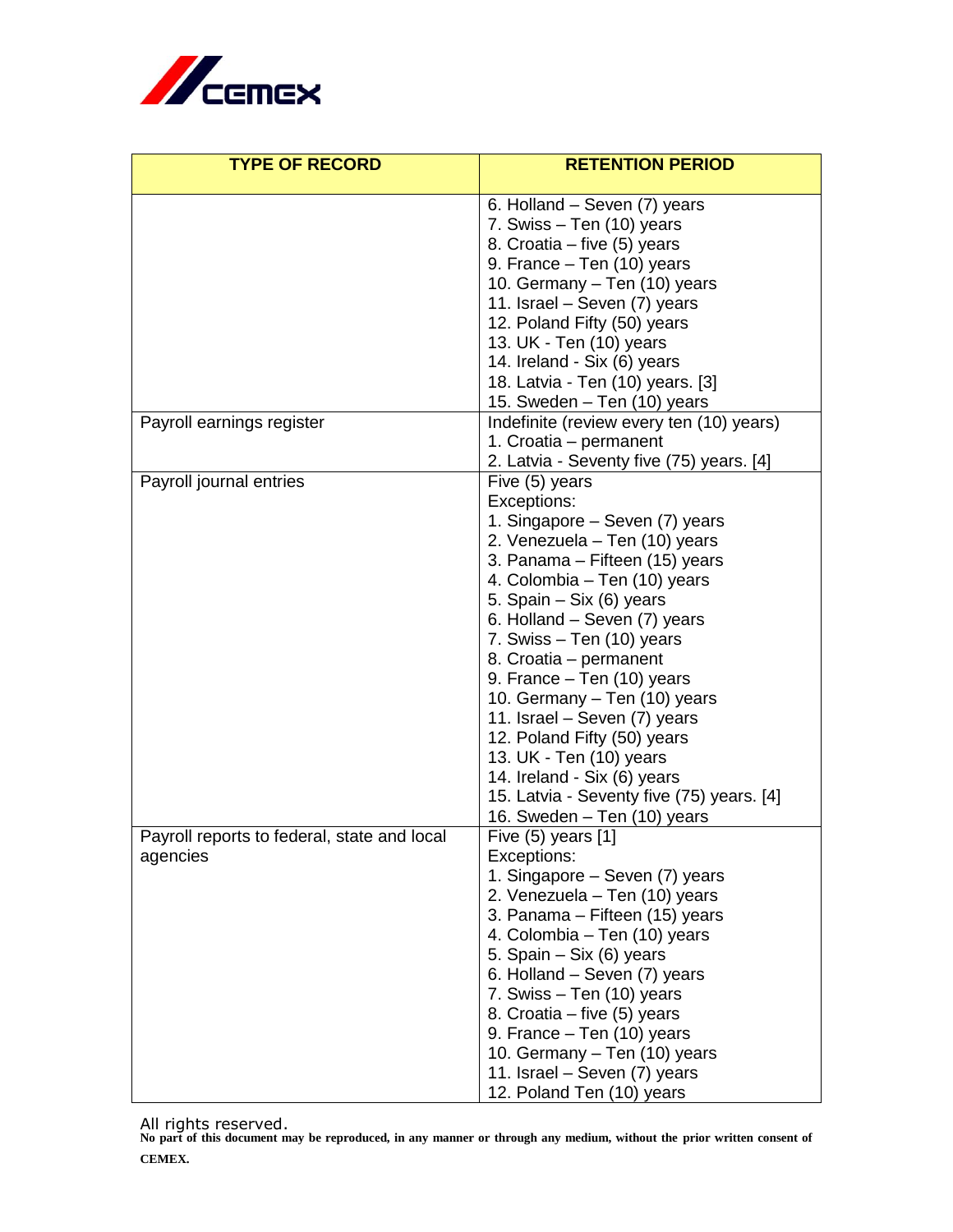

| <b>TYPE OF RECORD</b>                                                                                                                                                                                | <b>RETENTION PERIOD</b>                                                                                                                    |  |
|------------------------------------------------------------------------------------------------------------------------------------------------------------------------------------------------------|--------------------------------------------------------------------------------------------------------------------------------------------|--|
|                                                                                                                                                                                                      | 13. UK - Ten (10) years<br>14. Ireland - Six (6) years<br>15. Latvia - Seventy five (75) years. [4]<br>16. Sweden - Ten (10) years         |  |
| <b>INVESTMENT OPERATIONS</b>                                                                                                                                                                         |                                                                                                                                            |  |
| Accounting reports                                                                                                                                                                                   | Permanent<br>1. Latvia – [3]                                                                                                               |  |
| Billings, including correspondence and<br>performance data                                                                                                                                           | Indefinite (review every ten (10) years)                                                                                                   |  |
| Investment publications (stock guides,<br>Moody's Handbook, etc.)                                                                                                                                    | Indefinite (review every ten (10) years)                                                                                                   |  |
| Research material from brokerage firms                                                                                                                                                               | Indefinite (review every ten (10) years)                                                                                                   |  |
| Retirement and SSIP Trusts (quarterly<br>reports including backup)                                                                                                                                   | Indefinite (review every ten (10) years)                                                                                                   |  |
| <b>Transaction reports</b>                                                                                                                                                                           | Indefinite (review every ten (10) years)                                                                                                   |  |
| <b>Trust Agreements</b>                                                                                                                                                                              | Permanent<br>Latvia - [3]                                                                                                                  |  |
| <b>Trustee Billings and Correspondence</b>                                                                                                                                                           | Indefinite (review every ten (10) years)<br>1. Latvia - Three (3) years                                                                    |  |
| <b>CORRESPONDENCE AND DOCUMENTS FOR LONG-TERM RETENTION</b>                                                                                                                                          |                                                                                                                                            |  |
| Letters which constitute all or part of a<br>contract or which clarify certain points in a<br>contract.                                                                                              | Corresponds to retention period of the<br>principal record/document                                                                        |  |
| Letters pertaining to patents, copyrights,<br>licensing agreements, regulatory<br>approvals, bills of sale, etc.                                                                                     | Corresponds to retention period of the<br>principal record/document                                                                        |  |
| Letters denying or affirming liability of the<br>Company                                                                                                                                             | Corresponds to retention period of the<br>principal record/document                                                                        |  |
| <b>CORRESPONDENCE AND DOCUMENTS FOR SHORT-TERM RETENTION</b>                                                                                                                                         |                                                                                                                                            |  |
| Letters of general inquiry and responses<br>which complete a cycle of correspondence<br>and have no value beyond possible<br>reference from the correspondent within a<br>reasonable period of time. | Two (2) years<br>Exceptions:<br>1. Colombia – Ten (10) years<br>2. Germany – Six (6) years                                                 |  |
| Letters requesting specific action such as<br>name/address change, or complaints which<br>have no further value after changes are<br>made or action is taken                                         | Two (2) years<br>Exceptions:<br>1. Colombia - Ten (10) years<br>2. Croatia – three $(3)$ to five $(5)$ years<br>3. Germany – Six (6) years |  |

All rights reserved. **No part of this document may be reproduced, in any manner or through any medium, without the prior written consent of CEMEX.**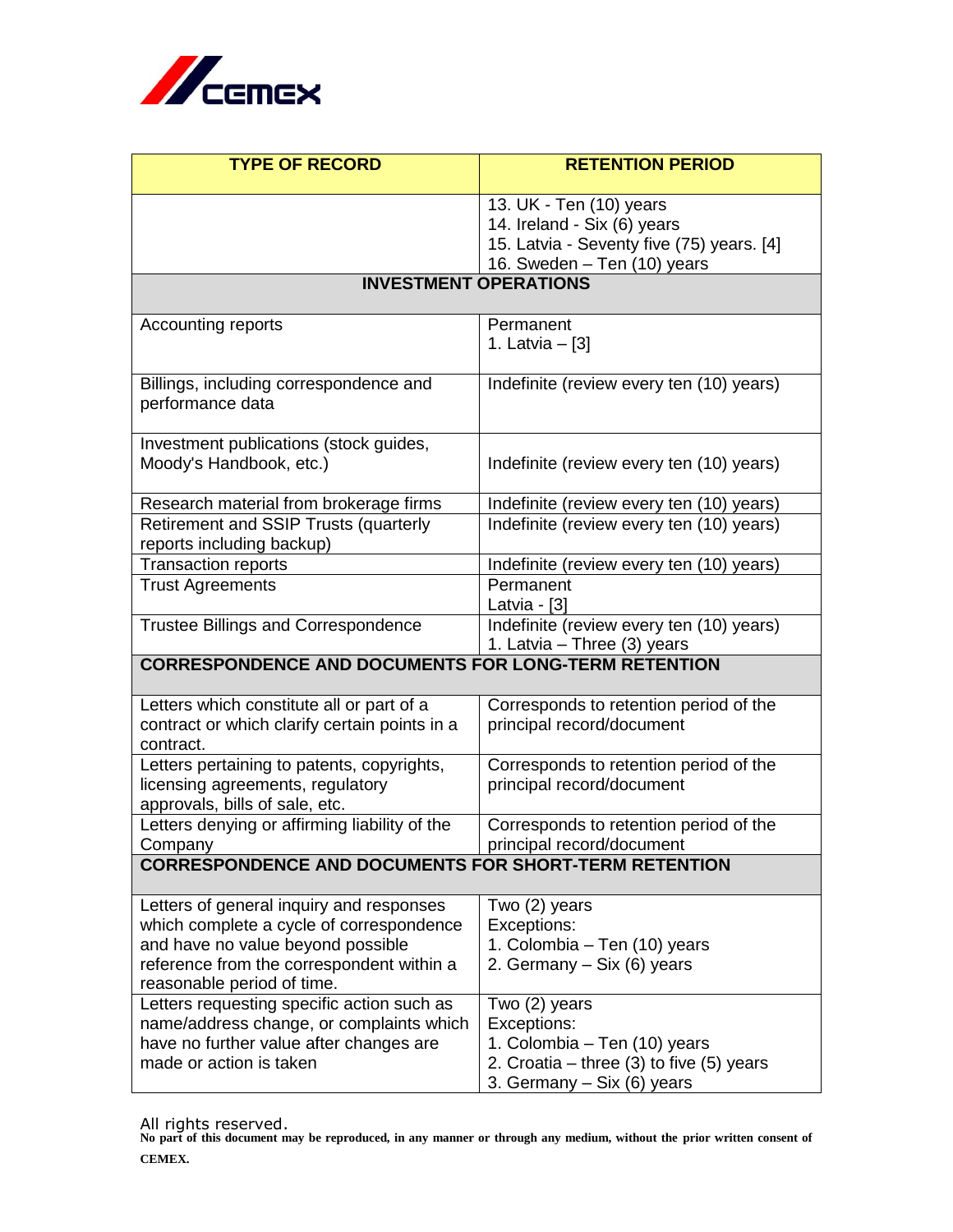

| <b>TYPE OF RECORD</b>                                                          | <b>RETENTION PERIOD</b>                                                        |  |
|--------------------------------------------------------------------------------|--------------------------------------------------------------------------------|--|
| Similar letters which might be referred to                                     | Two (2) years                                                                  |  |
| shortly after they are received or written,                                    | Exceptions:                                                                    |  |
| but which cease to have value unless                                           | 1. Colombia – Ten (10) years                                                   |  |
| further immediate correspondence ensues.                                       | 2. Germany - Six (6) years                                                     |  |
| NON-ESSENTIAL CORRESPONDENCE AND DOCUMENTS                                     |                                                                                |  |
| Letters and notes which require no                                             | Ninety (90) days                                                               |  |
| acknowledgment or follow-up, such as                                           |                                                                                |  |
| notes of appreciation and plans for                                            |                                                                                |  |
| meetings                                                                       |                                                                                |  |
| Form letters which require no follow up<br>Other letters and documents of non- | Ninety (90) days<br>Ninety (90) days                                           |  |
| essential subject matter or which require no                                   | Croatia - two (2) years                                                        |  |
| further action or reference; for example:                                      |                                                                                |  |
| notices on charity drives, requests for                                        |                                                                                |  |
| information requiring no administrative                                        |                                                                                |  |
| action, memos to change mailing lists, etc.                                    |                                                                                |  |
| <b>GENERAL SUPPORT MATERIALS</b>                                               |                                                                                |  |
| Calendars, diaries, notepads, telephone                                        | Four (4) years (but check with legal before                                    |  |
| answer pads/books, chronological files,                                        | destroying records of dates, such as                                           |  |
| personal files, misc. similar materials                                        | inventions, trademark use, etc.)                                               |  |
|                                                                                | Exceptions:                                                                    |  |
|                                                                                | 1. Ireland - Five (5) years (but check<br>with legal before destroying records |  |
|                                                                                | of dates, such as inventions, trademark                                        |  |
|                                                                                | use, etc.)                                                                     |  |
|                                                                                | 2. Latvia - if personal file includes                                          |  |
|                                                                                | agreements, instructions, orders or any                                        |  |
|                                                                                | other information regarding employee -                                         |  |
|                                                                                | seventy-five years (75). [4]                                                   |  |
| <b>HUMAN RESOURCES - BENEFITS</b>                                              |                                                                                |  |
| Disability and Sick Benefits files                                             | Indefinite (review every ten (10) years)                                       |  |
|                                                                                | 1. Croatia - three (3) to five (5) years                                       |  |
|                                                                                | 2. Latvia – Seventy five (75) years. [4]                                       |  |
| Employee group insurance cost data                                             | Six (6) years                                                                  |  |
|                                                                                | Exceptions:                                                                    |  |
|                                                                                | 1. Singapore – Seven (7) years<br>2. Venezuela – Ten (10) years                |  |
|                                                                                | 3. Colombia - Ten (10) years                                                   |  |
|                                                                                | 4. Holland – Seven (7) years                                                   |  |
|                                                                                | 5. Swiss – Ten (10) years                                                      |  |
|                                                                                | 6. Croatia – five (5) years                                                    |  |
|                                                                                | 7. Germany - Ten (10) years                                                    |  |
|                                                                                | 8. Israel – Seven (7) years                                                    |  |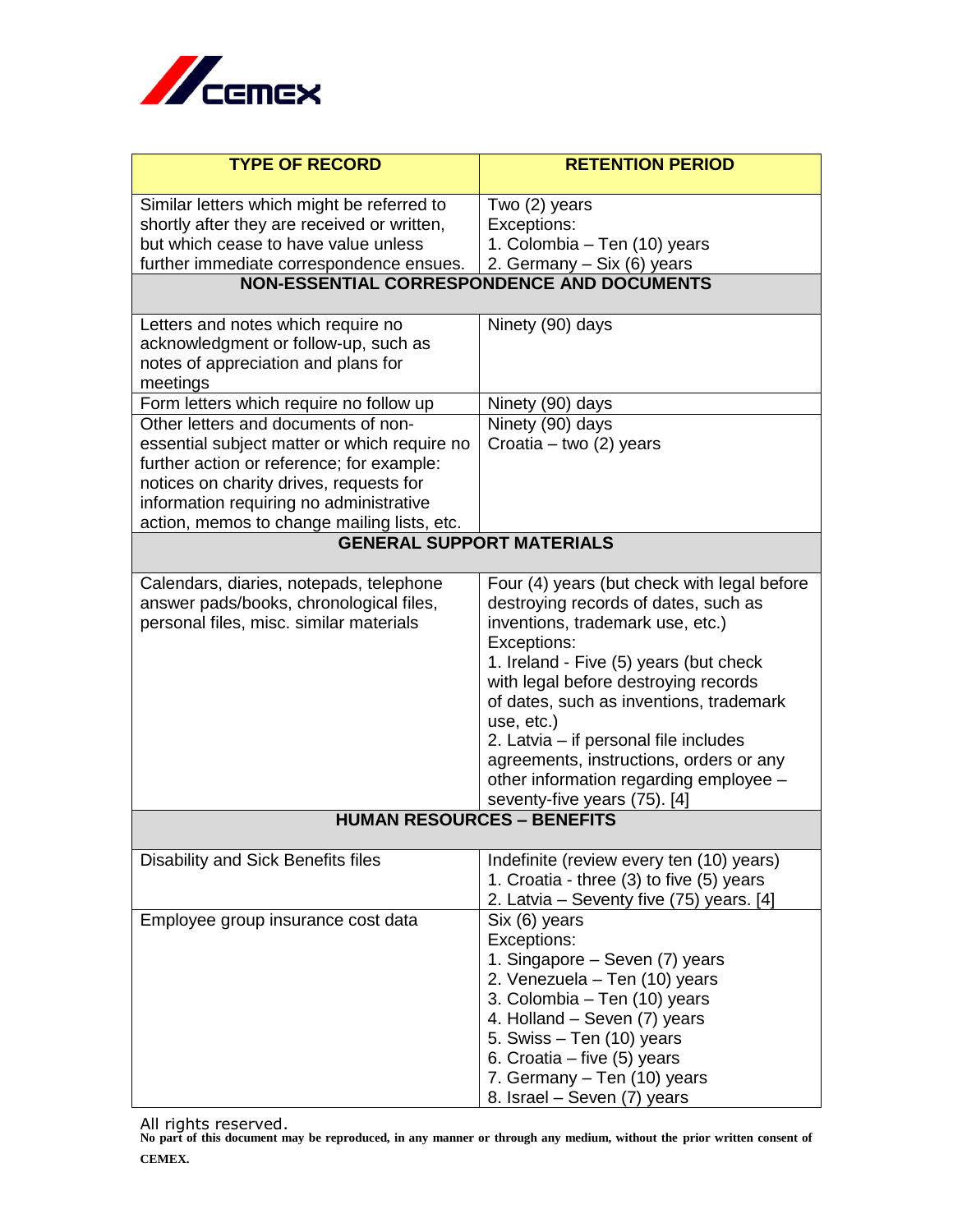

| <b>TYPE OF RECORD</b>                       | <b>RETENTION PERIOD</b>                                                 |
|---------------------------------------------|-------------------------------------------------------------------------|
|                                             |                                                                         |
|                                             | 9. UK - Ten (10) years<br>10. Latvia - Seventy five (75) years. [4]     |
|                                             | 11. Sweden - Ten (10) years                                             |
| Governmental filings                        | Seven (7) years                                                         |
|                                             | Exceptions:                                                             |
|                                             | 1. Venezuela - Ten (10) years                                           |
|                                             | 2. Colombia - Ten (10) years                                            |
|                                             | 3. Swiss $-$ Ten (10) years                                             |
|                                             | 4. Germany - Ten (10) years                                             |
|                                             | 5. Poland - Ten (10) years                                              |
|                                             | 6. UK - Ten (10) years                                                  |
|                                             | 7. Latvia – Seventy five (75) years. [4]                                |
|                                             | 8. Sweden - Ten (10) years                                              |
| Group life and hospital claims              | Six (6) years                                                           |
|                                             | Exceptions:                                                             |
|                                             | 1. Venezuela - Ten (10) years                                           |
|                                             | 2. Puerto Rico - Fifteen (15) years                                     |
|                                             | 3. Colombia – Ten (10) years                                            |
|                                             | 4. Holland – Seven (7) years                                            |
|                                             | 5. Swiss – Ten (10) years                                               |
|                                             | 6. Croatia - permanent                                                  |
|                                             | 7. Germany - Ten (10) years                                             |
|                                             | 8. Israel - Seven (7) years                                             |
|                                             | 9. $UK$ – permanent                                                     |
|                                             | 10. Latvia – Seventy five (75) years. [4]                               |
| Pension plan application and claims         | 11. Sweden - Ten (10) years<br>Indefinite (review every ten (10) years) |
|                                             | 1. Croatia - permanent                                                  |
|                                             | 2. Latvia – Seventy five (75) years. [4]                                |
|                                             |                                                                         |
| Individual retirement files                 | Indefinite (review every ten (10) years)                                |
|                                             | 1. Croatia - permanent                                                  |
|                                             | 2. Latvia – Seventy five (75) years. [4]                                |
| <b>ESPP</b> applications                    | Indefinite (review every ten (10) years)                                |
|                                             | 1. Croatia - permanent                                                  |
|                                             | 2. Latvia - Seventy five (75) years. [4]                                |
| <b>HUMAN RESOURCES - EMPLOYEE RELATIONS</b> |                                                                         |
| Applications and resumes for employment     | One (1) year (or until resolution if a claim                            |
| - unsuccessful candidates                   | is made)                                                                |
|                                             | Exceptions:                                                             |
|                                             | 1. Croatia – five (5) years                                             |
| Applications and resumes for employment     | Three (3) years after termination of                                    |
| - successful candidates                     | employment                                                              |
|                                             | Exceptions:                                                             |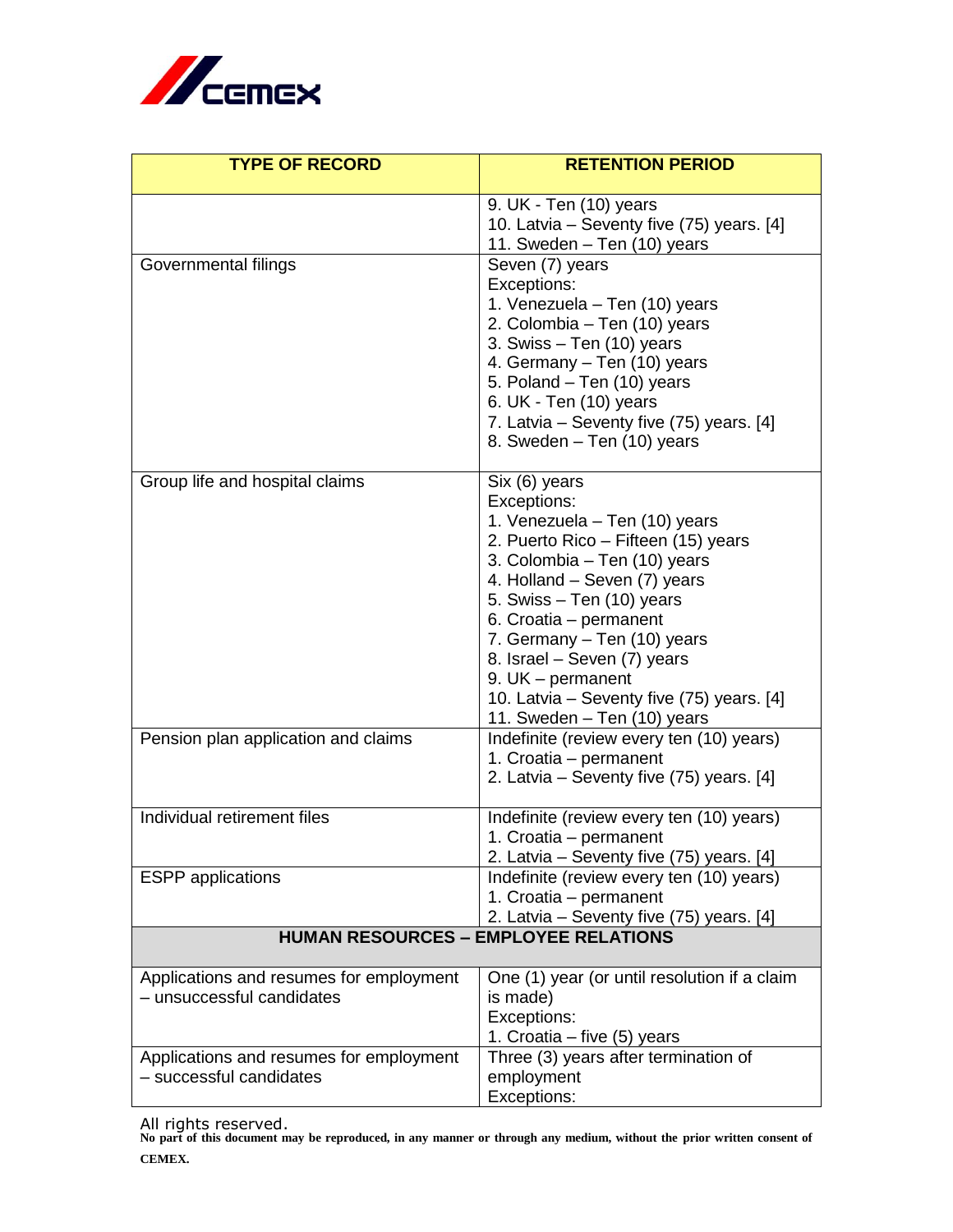

| <b>TYPE OF RECORD</b>            | <b>RETENTION PERIOD</b>                                                   |
|----------------------------------|---------------------------------------------------------------------------|
|                                  | 1. Colombia – Ten (10) years                                              |
|                                  | 2. Croatia – five (5) years                                               |
|                                  | 3. Poland - Fifty (50) years                                              |
|                                  | 4. Latvia – Seventy-five (75) years. [4]                                  |
| Employee agreements or contracts | Indefinite (review every ten (10) years) [1]<br>$[2]$                     |
|                                  | 1. Croatia - permanent                                                    |
|                                  | 2. Latvia – Seventy-five (75) years [4]                                   |
| Domestic consultant agreements   | Three (3) years after expiration or<br>termination [1] [2]<br>Exceptions: |
|                                  | 1. Puerto Rico - Fifteen (15) years                                       |
|                                  | 2. Colombia - Ten (10) years                                              |
|                                  | 3. Holland - Seven (7) years                                              |
|                                  | 4. Swiss - Ten (10) years                                                 |
|                                  | 5. France - Ten (10) years                                                |
|                                  | 6. Germany - Ten (10) years                                               |
|                                  | 7. UK - Six (6) years                                                     |
|                                  | 8. Ireland – Six (6) years<br>9. Latvia – five (5) years                  |
|                                  | 10. Sweden - Five (5) years                                               |
| Incentive Compensation Plan      | Permanent                                                                 |
|                                  | 1. Latvia - [3]                                                           |
| Personnel evaluations            | Indefinite (review every ten (10) years)                                  |
|                                  | 1. Latvia - Seventy-five (75) years. [4]                                  |
| Position description             | Three (3) years after position is eliminated                              |
|                                  | 1. Croatia - permanent<br>2. Latvia - Seventy-five (75) years. [4]        |
| Training and development         | Three (3) years                                                           |
|                                  | 1. Croatia - permanent                                                    |
|                                  | 2. Latvia - Seventy-five (75) years. [4]                                  |
| Unemployment compensation claims | Two (2) years                                                             |
|                                  | Exceptions:                                                               |
|                                  | 1. Colombia - Ten (10) years<br>2. Spain - Six (6) years                  |
|                                  | 3. Holland - Seven (7) years                                              |
|                                  | 4. Swiss - Ten (10) years                                                 |
|                                  | 5. France - Thirty (30) years                                             |
|                                  | 6. Germany - Ten (10) years                                               |
|                                  | 7. Israel - Seven (7) years                                               |
|                                  | 8. UK - Indefinite                                                        |
|                                  | 9. Ireland – Six $(6)$ years                                              |
|                                  | 10. Latvia - Seventy-five (75) years. [4]                                 |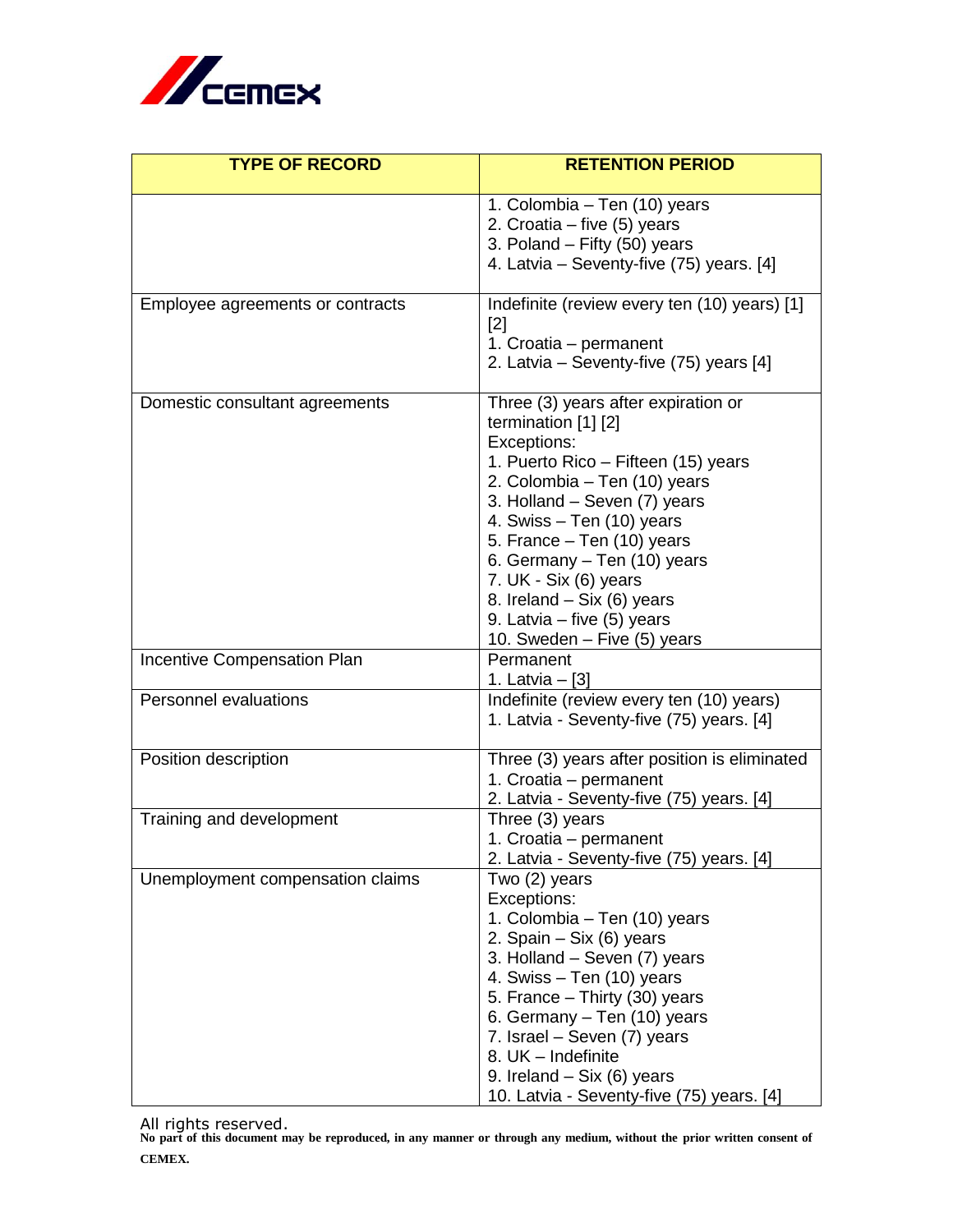

| <b>TYPE OF RECORD</b>                     | <b>RETENTION PERIOD</b>                                   |
|-------------------------------------------|-----------------------------------------------------------|
| Out-placement data                        | Three (3) years                                           |
|                                           | Exceptions:                                               |
|                                           | 1. Colombia – Ten (10) years                              |
|                                           | 2. Spain - Six (6) years                                  |
|                                           | 3. Swiss – Ten (10) years                                 |
|                                           | 4. Croatia – permanent                                    |
|                                           | 5. France - Ten (10) years                                |
|                                           | 6. Germany - Ten (10) years                               |
|                                           | 7. UK - Indefinite                                        |
|                                           | 8. Latvia - Seventy-five (75) years. [4]                  |
| Authorizations for employment, changes in | Six (6) years after termination                           |
| wage and salary rates, leaves of absence, | Exceptions:                                               |
| terminations, etc.                        | 1. Venezuela – Ten (10) years                             |
|                                           | 2. Colombia – Ten (10) years                              |
|                                           | 3. Holland - Seven (7) years<br>4. Swiss - Ten (10) years |
|                                           | 5. Croatia - permanent                                    |
|                                           | 6. France – Corresponding to retention                    |
|                                           | period of employee agreements or                          |
|                                           | contracts                                                 |
|                                           | 7. Germany – Ten (10) years                               |
|                                           | 8. Israel - Seven (7) years                               |
|                                           | 9. UK - Indefinite                                        |
|                                           | 10. Latvia - Seventy-five (75) years. [4]                 |
|                                           | 11. Sweden - Ten (10) years                               |
| Safety and Health procedures              | Indefinite (review every two (2) years)                   |
|                                           | 1. Croatia - permanent                                    |
|                                           | 2. Latvia - Seventy-five (75) years. [4]                  |
| Government safety and health records and  | Five $(5)$ years $[2]$                                    |
| filings                                   | Exceptions:                                               |
|                                           | 1. Colombia – Ten (10) years                              |
|                                           | 2. Spain – Six (6) years<br>3. Swiss - Ten (10) years     |
|                                           | 4. Croatia - permanent                                    |
|                                           | 5. France - Thirty (30) years                             |
|                                           | 6. Germany - Ten (10) years                               |
|                                           | 7. Israel - Seven (7) years                               |
|                                           | 8. Poland – Fifty (50) years                              |
|                                           | 9. UK - Indefinite                                        |
|                                           | 10. Ireland - Indefinite                                  |
|                                           | 11. Latvia - Seventy-five (75) years. [4]                 |
| Employee address                          | Three (3) years from termination                          |
|                                           | Exceptions:                                               |
|                                           | 1. Croatia - permanent                                    |
|                                           | 2. Ireland – Six (6) years after termination              |
| <b>IMMIGRATION</b>                        |                                                           |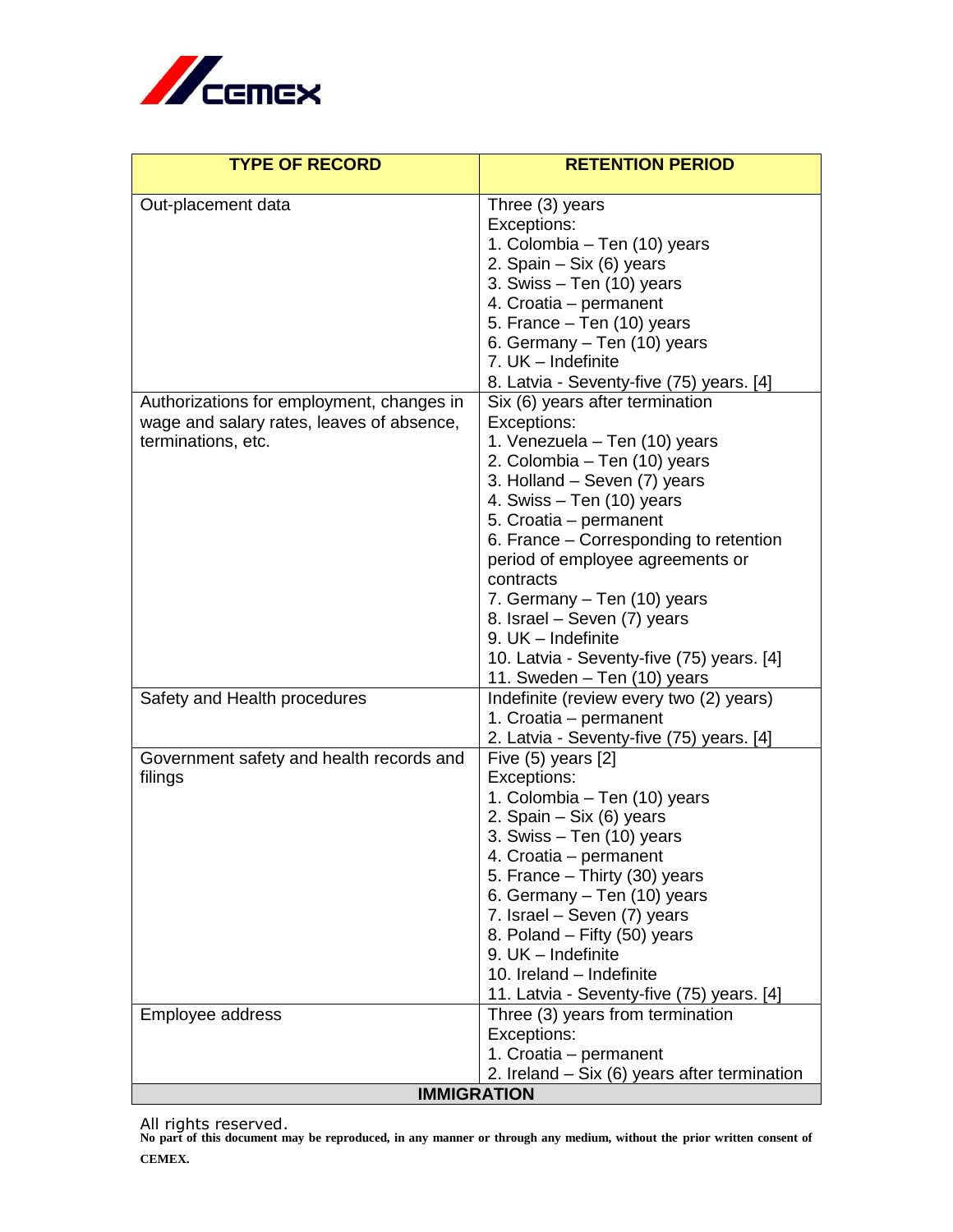

| <b>TYPE OF RECORD</b>                                                                                                                          | <b>RETENTION PERIOD</b>                                                                                                                                                                                                                                                                                                                                                                                                           |
|------------------------------------------------------------------------------------------------------------------------------------------------|-----------------------------------------------------------------------------------------------------------------------------------------------------------------------------------------------------------------------------------------------------------------------------------------------------------------------------------------------------------------------------------------------------------------------------------|
|                                                                                                                                                |                                                                                                                                                                                                                                                                                                                                                                                                                                   |
| Form I-9, Employment Eligibility<br>Verification, with<br>supporting copies of documents inspected                                             | Three (3) years after date of employee<br>termination<br>Exceptions:<br>1. Colombia - Ten (10) years<br>2. Croatia - permanent<br>3. UK - Indefinite<br>4. Ireland - Six (6) years after date of<br>employee termination<br>5. Latvia - Seventy-five (75) years. [4]                                                                                                                                                              |
| Form ETA-9035, Labor Condition<br>Attestation, with supporting copies of (1)<br>SESA prevailing wage determination and<br>(2) internal posting | One (1) year after date of employee<br>termination<br>Exceptions:<br>1. Colombia – Ten (10) years<br>2. Croatia - permanent<br>3. UK - Indefinite<br>4. Ireland - Six (6) years after date of<br>employee termination<br>5. Latvia - Seventy-five (75) years. [4]                                                                                                                                                                 |
| Payroll records of all employees who do<br>not have<br>permanent work authorization                                                            | Six (6) years after date of employee<br>termination<br>Exceptions:<br>1. Singapore – Seven (7) years<br>2. Colombia - Ten (10) years<br>3. Holland - Seven (7) years<br>4. Swiss - Ten (10) years<br>5. Croatia - permanent<br>6. Germany - Ten (10) years<br>7. Israel - Seven (7) years<br>8. Poland – Fifty (50) years<br>9. UK $-$ Ten (10) years<br>10. Latvia - Seventy-five (75) years. [4]<br>11. Sweden - Ten (10) years |
| All other immigration records relating to<br>employees                                                                                         | Six (6) years after date of employee<br>termination<br>Exceptions:<br>1. Singapore - Seven (7) years<br>2. Colombia - Ten (10) years<br>3. Swiss - Ten (10) years<br>4. Croatia - permanent<br>5. Germany - Ten (10) years<br>6. Israel - Seven (7) years<br>7. UK - Indefinite<br>8. Latvia - Seventy-five (75) years. [4]                                                                                                       |
| <b>INTERNATIONAL</b>                                                                                                                           |                                                                                                                                                                                                                                                                                                                                                                                                                                   |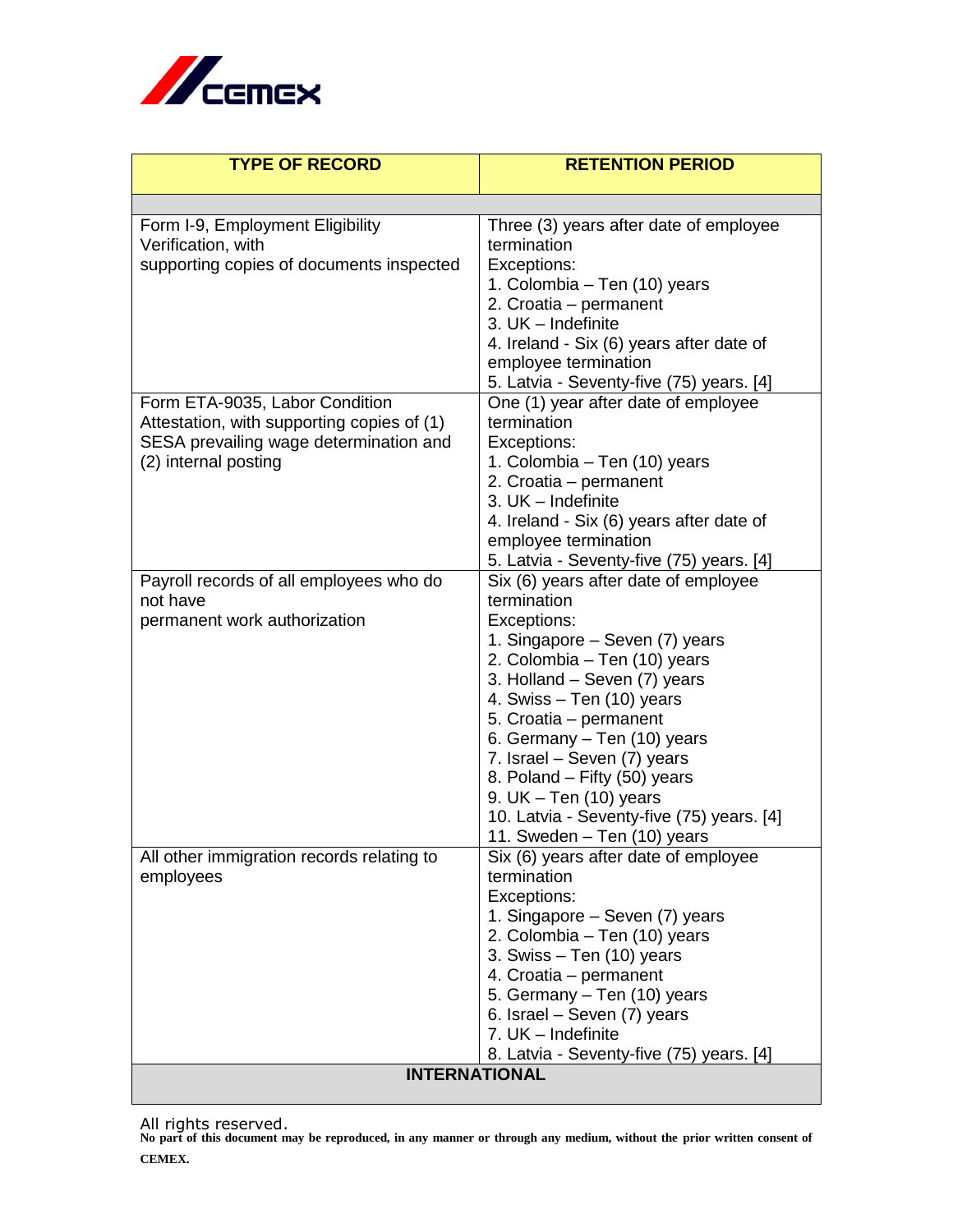

| <b>TYPE OF RECORD</b>                          | <b>RETENTION PERIOD</b>                          |
|------------------------------------------------|--------------------------------------------------|
| Corporate international business plan          | Seven (7) years                                  |
|                                                | Exceptions:                                      |
|                                                | 1. Colombia - Ten (10) years                     |
|                                                | 2. Croatia – permanent                           |
|                                                | 3. France - Ten (10) years                       |
|                                                | 4. Germany - Ten (10) years                      |
|                                                | 5. Latvia - Ten (10) years                       |
| Foreign bank account files                     | Seven (7) years<br>Exceptions:                   |
|                                                | 1. Colombia – Ten (10) years                     |
|                                                | 2. France - Ten (10) years                       |
|                                                | 3. Germany - Ten (10) years                      |
|                                                | 4. Latvia – Ten (10) years. [3]                  |
|                                                | 5. Sweden - Ten (10) years                       |
| Foreign Office lease files                     | Seven (7) years                                  |
|                                                | Exceptions:                                      |
|                                                | 1. Colombia – Ten (10) years                     |
|                                                | 2. Spain - Permanent                             |
|                                                | 3. Swiss $-$ ten (10) years                      |
|                                                | 4. Croatia - one (1) year after expiration of    |
|                                                | lease                                            |
|                                                | 5. France – Ten (10) years                       |
|                                                | 6. Germany – Ten (10) years                      |
| International consultant files                 | Ten (10) years after expiration                  |
|                                                | Exceptions:                                      |
|                                                | 1. Spain - Fifteen (15) years                    |
|                                                | 2. Croatia - permanent                           |
|                                                | 3. Latvia – [3]                                  |
| Sales agent files                              | Ten (10) years after expiration                  |
|                                                | 1. Spain - Fifteen (15) years<br>2. Latvia - [3] |
| <b>CORPORATE RECORDS</b>                       |                                                  |
|                                                |                                                  |
| Articles, Bylaws, Minutes of Board             | Permanent                                        |
| Meetings                                       | Latvia $-$ [3]                                   |
| Minutes of meetings of committees of           | Permanent                                        |
| Board of                                       | Latvia $-$ [3]                                   |
| <b>Directors</b>                               |                                                  |
| Notices of shareholder and director            | Permanent                                        |
| meetings                                       | Latvia $-$ [3]<br>Permanent                      |
| Proxy statements and related<br>correspondence | Latvia $-[3]$                                    |
| <b>LEGAL</b>                                   |                                                  |
| Due diligence files                            | Permanent                                        |
|                                                | Latvia $-$ [3]                                   |
|                                                |                                                  |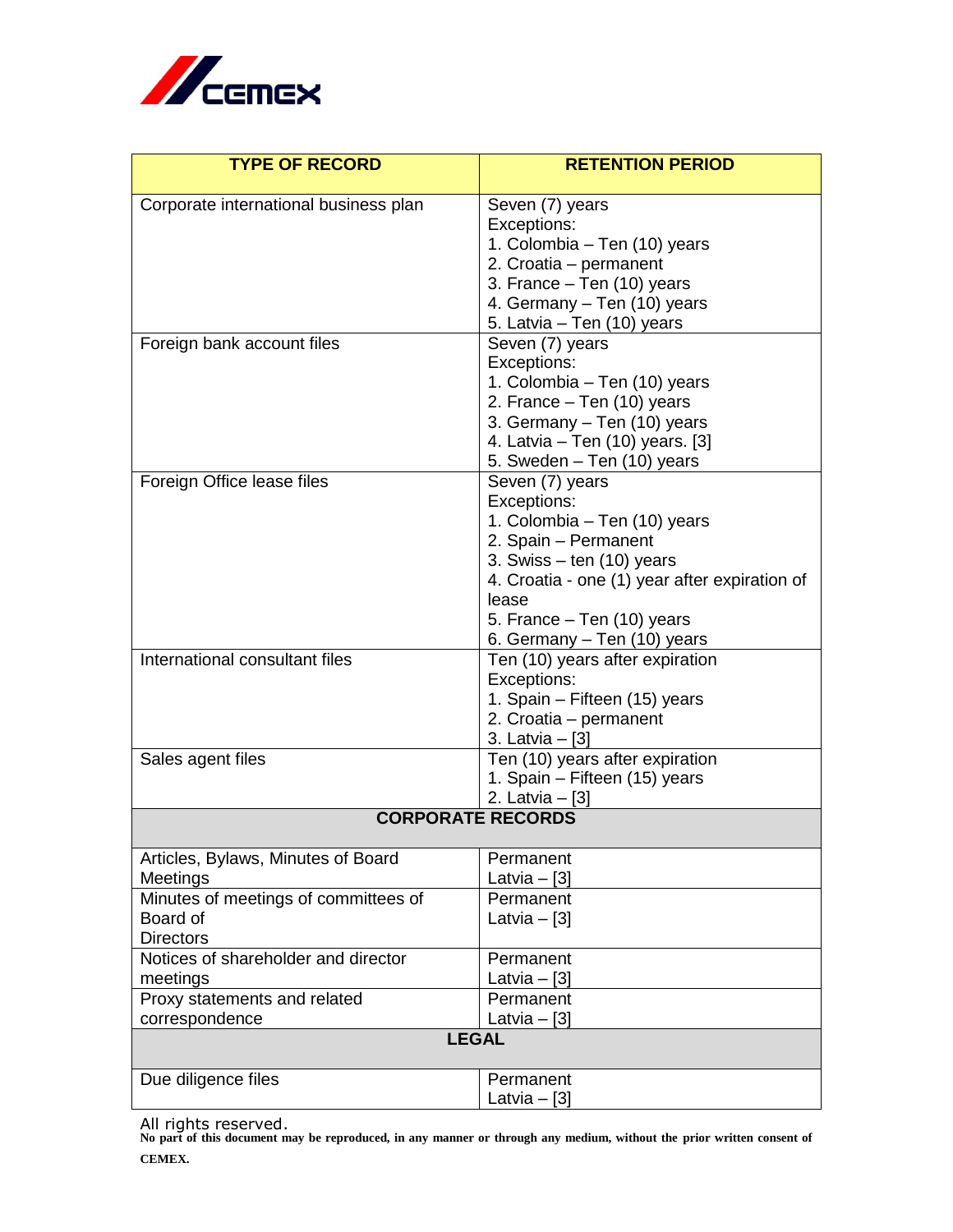

| <b>TYPE OF RECORD</b>                      | <b>RETENTION PERIOD</b>                       |
|--------------------------------------------|-----------------------------------------------|
| Filings with regulatory bodies             | Indefinite (review every ten (10) years)      |
|                                            | 1. Croatia - permanent                        |
|                                            | 2. Latvia $-[4]$                              |
| <b>Litigation files</b>                    | Seven (7) years after settlement              |
|                                            | Exceptions:                                   |
|                                            | 1. Puerto Rico – Fifteen (15) years after     |
|                                            | settlement                                    |
|                                            | 2. Colombia - Ten (10) years after            |
|                                            | settlement                                    |
|                                            | 3. Croatia - five (5) years after settlement  |
|                                            | 4. France - Ten (10) years                    |
|                                            | 5. Germany - Ten (10) years                   |
|                                            | 6. Poland - Ten (10) years after              |
|                                            | settlement                                    |
|                                            | 7. Latvia $-$ [4]                             |
|                                            | 8. Sweden - Ten (10) years                    |
| Copyright and Trademark registrations      | Permanent                                     |
|                                            | Latvia $-$ [4]                                |
| Patents, patent licenses and related files | Ten (10) years after the patent expires       |
|                                            | 1. Croatia – permanent                        |
| <b>Customer claims</b>                     | 2. Latvia - [4]                               |
|                                            | Six (6) years after settlement<br>Exceptions: |
|                                            | 1. Colombia – Ten (10) years after            |
|                                            | settlement                                    |
|                                            | 2. Croatia - five (5) years after settlement  |
|                                            | 3. France – Ten (10) years                    |
|                                            | 4. Germany – Ten (10) years after             |
|                                            | settlement                                    |
|                                            | 5. Israel - Seven (7) years                   |
|                                            | 6. Poland – Ten (10) years after              |
|                                            | settlement                                    |
| <b>SHAREHOLDER SERVICES</b>                |                                               |
| Canceled stock certificates                | Twenty-five (25) years                        |
|                                            | Exceptions:                                   |
|                                            | 1. Philippines - Permanent                    |
|                                            | 2. France - Thirty (30) years after           |
|                                            | dissolution of company                        |
|                                            | 3. Ireland - Permanent                        |
|                                            | 4. Latvia - [3]                               |
| Closed shareholder accounts                | Permanent                                     |
|                                            | Latvia $-$ [3]                                |
| Daily stock transfer sheets                | Permanent                                     |
|                                            | Latvia $-$ [3]                                |
| Proxy tabulations                          | Three (3) years                               |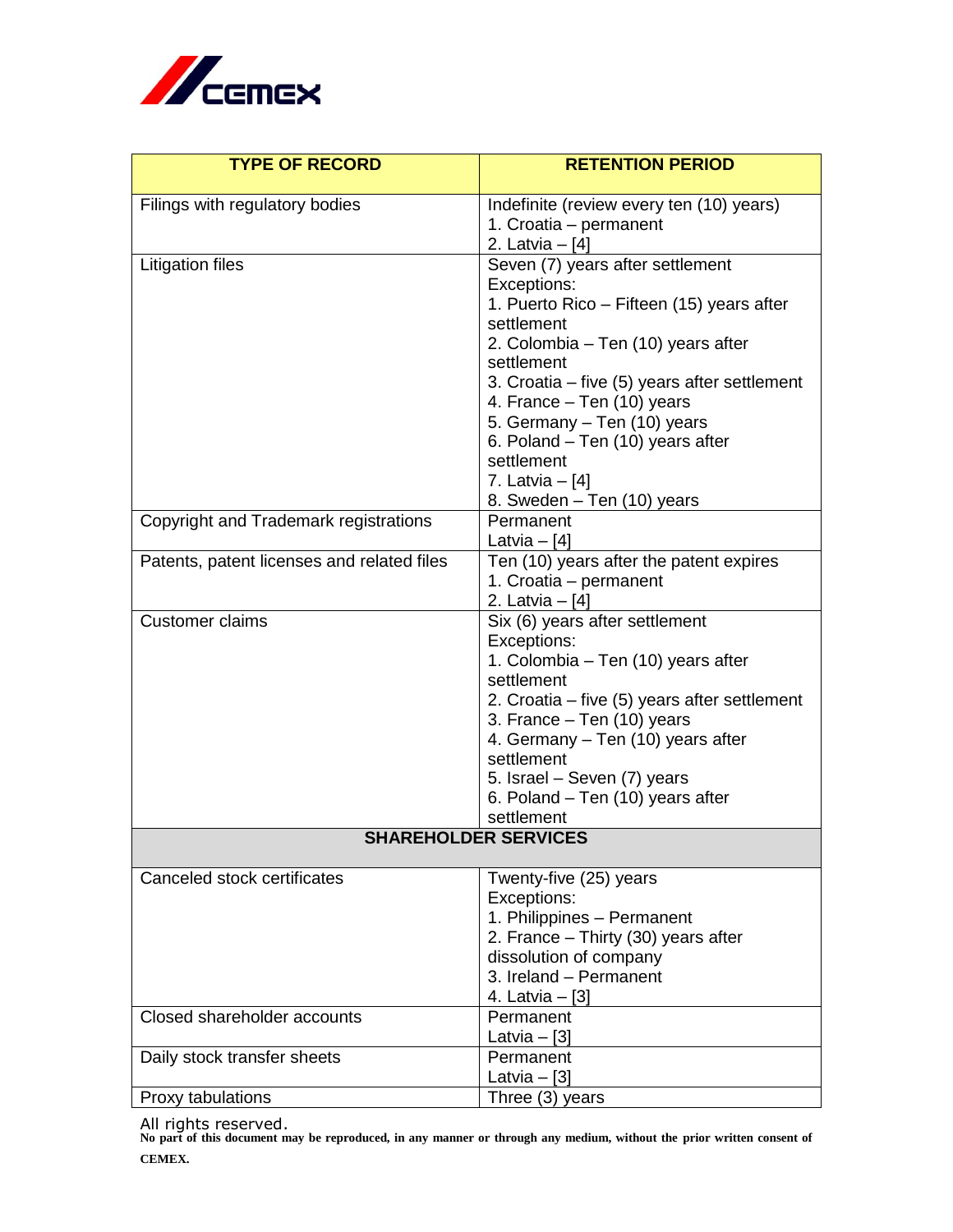

| <b>TYPE OF RECORD</b>                   | <b>RETENTION PERIOD</b>             |
|-----------------------------------------|-------------------------------------|
|                                         | Exceptions:                         |
|                                         | 1. Philippines - Permanent          |
|                                         | 2. Colombia - Ten (10) years        |
|                                         | 3. Spain - Six (6) years            |
|                                         | 4. Holland - Seven (7) years        |
|                                         | 5. Swiss - Ten (10) years           |
|                                         | 6. France - Thirty (30) years after |
|                                         | dissolution of company              |
|                                         | 7. Germany - Ten (10) years         |
|                                         | 8. Israel – Seven (7) years         |
| Shareholder requests for address change | Three (3) years                     |
|                                         | Exceptions:                         |
|                                         | 1. Colombia – Ten (10) years        |
|                                         | 2. Spain - Six (6) years            |
|                                         | 3. Holland - Seven (7) years        |
|                                         | 4. Swiss - Ten (10) years           |
|                                         | 5. Croatia - permanent              |
|                                         | 6. France - Thirty (30) years after |
|                                         | dissolution of company              |
| Shareholder lists for annual or special | Three (3) years                     |
| meetings                                | Exceptions:                         |
|                                         | 1. Colombia – Ten (10) years        |
|                                         | 2. Spain $-$ Six (6) years          |
|                                         | 3. Holland - Seven (7) years        |
|                                         | 4. Swiss - Ten (10) years           |
|                                         | 5. Croatia - permanent              |
|                                         | 6. France - Thirty (30) years after |
|                                         | dissolution of company              |
|                                         | 7. Germany - Ten (10) years         |
| Shareholder ledger                      | Permanent                           |
|                                         | Latvia – $[3]$                      |
| Transfer journals                       | Permanent                           |
| Voted proxies                           | Latvia $-[3]$<br>Three (3) years    |
|                                         | Exceptions:                         |
|                                         | 1. Philippines - Permanent          |
|                                         | 2. Colombia - Ten (10) years        |
|                                         | 3. Spain $-$ Six (6) years          |
|                                         | 4. Holland - Seven (7) years        |
|                                         | 5. Swiss - Ten (10) years           |
|                                         | 6. Croatia - permanent              |
|                                         | 7. France - Thirty (30) years after |
|                                         | dissolution of company              |
|                                         | 8. Germany – Ten (10) years         |
| <b>ENVIRONMENTAL</b>                    |                                     |